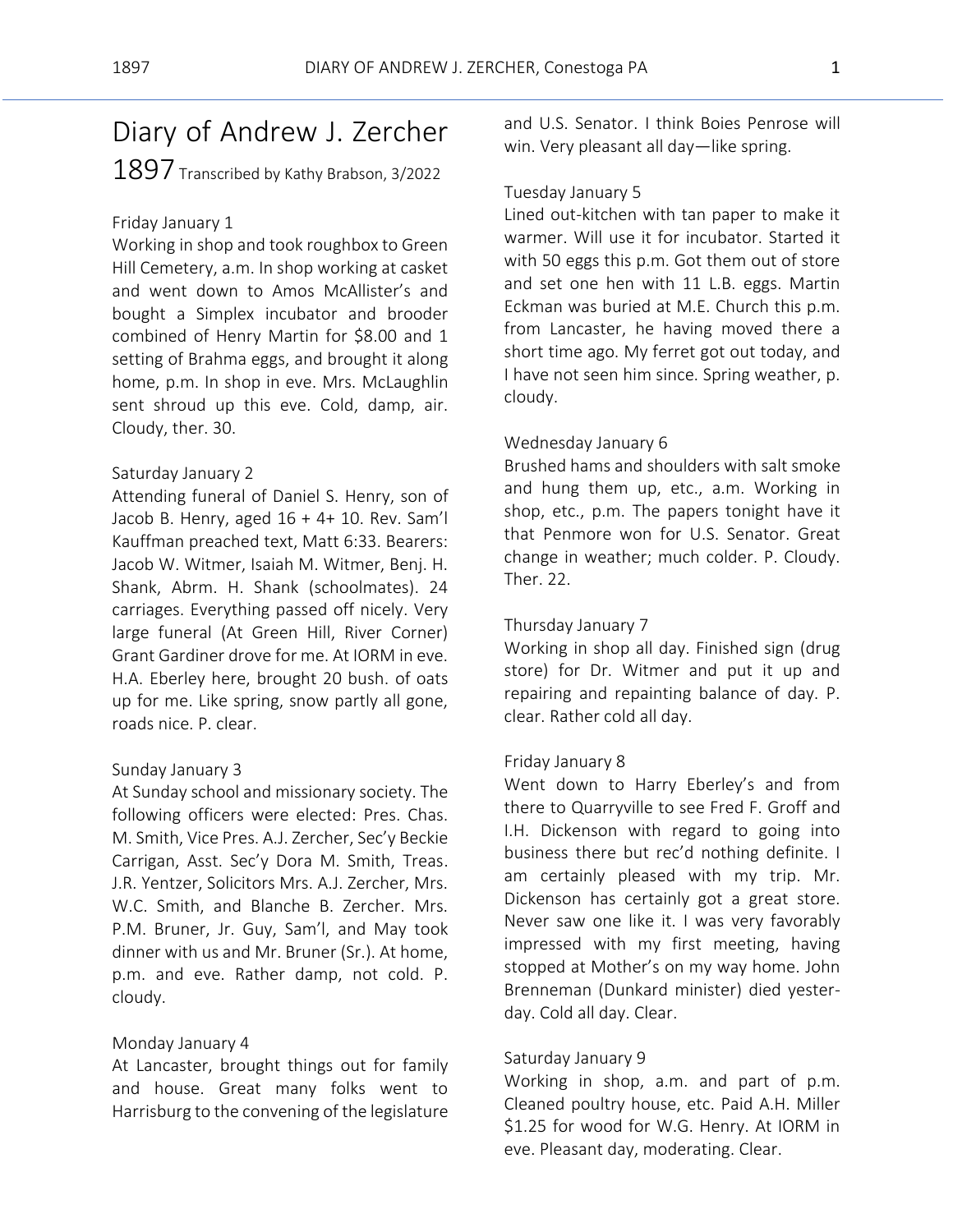# Sunday January 10

At Sunday school, made a short address, a.m. At preaching by Rev. Gerhard. Text: Matt 8: 18-20. Wife at home all day with a severe cold, and I have a very bad cold. We had 16 callers today, 14 this eve. Pleasant day. Clear.

# Monday January 11

Rec'd word early this morning of the death of William Caldwell's son Irvin. He died rather unexpected of catarrh of the stomach and pneumonia. Funeral on Wednesday p.m. Went out and took charge of body. Working in shop at casket, etc. Mrs. Barbara Good is making shroud. Wife out all day. P. clear. Colder, raw wind partly all day.

#### Tuesday January 12

Working in shop and took stools out to Caldwell's for funeral. Made casket myself. Took roughbox to Reformed Cemetery at noon. Working at casket, p.m. and eve. Cold and stormy.

#### Wednesday January 13

Attending funeral of Wm. Irvin Caldwell, son of Wm. R. and Rebecca Caldwell. Aged 3-4- 26. Rev. D.W. Gerhard preached from Matt. 7 and 11. Pall bearers: Peter M. and Owen F. Bruner, Jacob F. and Edward M. Caldwell. 13 carriages. Large funeral. Grant Gardner drove hearse, used the white curtains the first time today. I furnished a very nice white casket and shroud and handles and plate. Very cold all day. Few flakes of snow. P. cloudy. Ther. 10.

# Thursday January 14

Brought stools from Wm. Caldwell's, etc., a.m. In shop p.m. Cold and snowing p.m. P. cloudy. Ther. 10.

# Friday January 15

Working in shop all day. Cloudy. Cold and snowing part of a.m.

# Saturday January 16

Working in shop a.m. In shop and cleaning poultry house, etc., p.m. At IORM in eve. Cold all day.

### Sunday January 17

At Sunday school and prayer meeting, a.m. Went over to see grandmother and Millers and took supper there, p.m. At home in eve. J.R. Yentzer here to spend the eve. Damp all day, rain and snow. Cloudy.

#### Monday January 18

Working in shop partly all day. Helped F.H.F. to make out militia roll in eve. M.H. Kendig, M.D. brought word of the death of one of Henry B. Stauffer's children at Safe Harbor, 9:30 p.m. Died this morning. Will go down tomorrow morning. Very stormy. Colder in eve. P. cloudy.

#### Tuesday January 19

Went to Safe Harbor and took charge of child of Henry B. Stauffer, funeral on Thursday. Made roughbox, etc., a.m. Took roughbox up to Highville Church, and attended funeral of Hiram Heigher, a member of our order at Safe Harbor IOOF. I served as one of the pall bearers, he having died at Coatesville, p.m. Working in shop at small coffin in eve. Snow a.m., cold all day. P. cloudy.

#### Wednesday January 20

At Lancaster all day. Bought things for house, Pratt's poultry, food, etc. F.H. Flinchbaugh along. This was the day of appeal for Conestoga Township, he being assessor. Working in shop til 2:30 p.m. finishing coffin for Stauffer's child. Cold snow, p.m. Sleet in eve., very unpleasant. Cloudy.

#### Thursday January 21

Attending funeral of Sadie Stauffer, aged 1- 11-13. Daughter of Henry B. Stauffer, Safe Harbor. Martin Groff preached text, Jeremiah, 22+10. Pallbearer: Self. 4 carriages.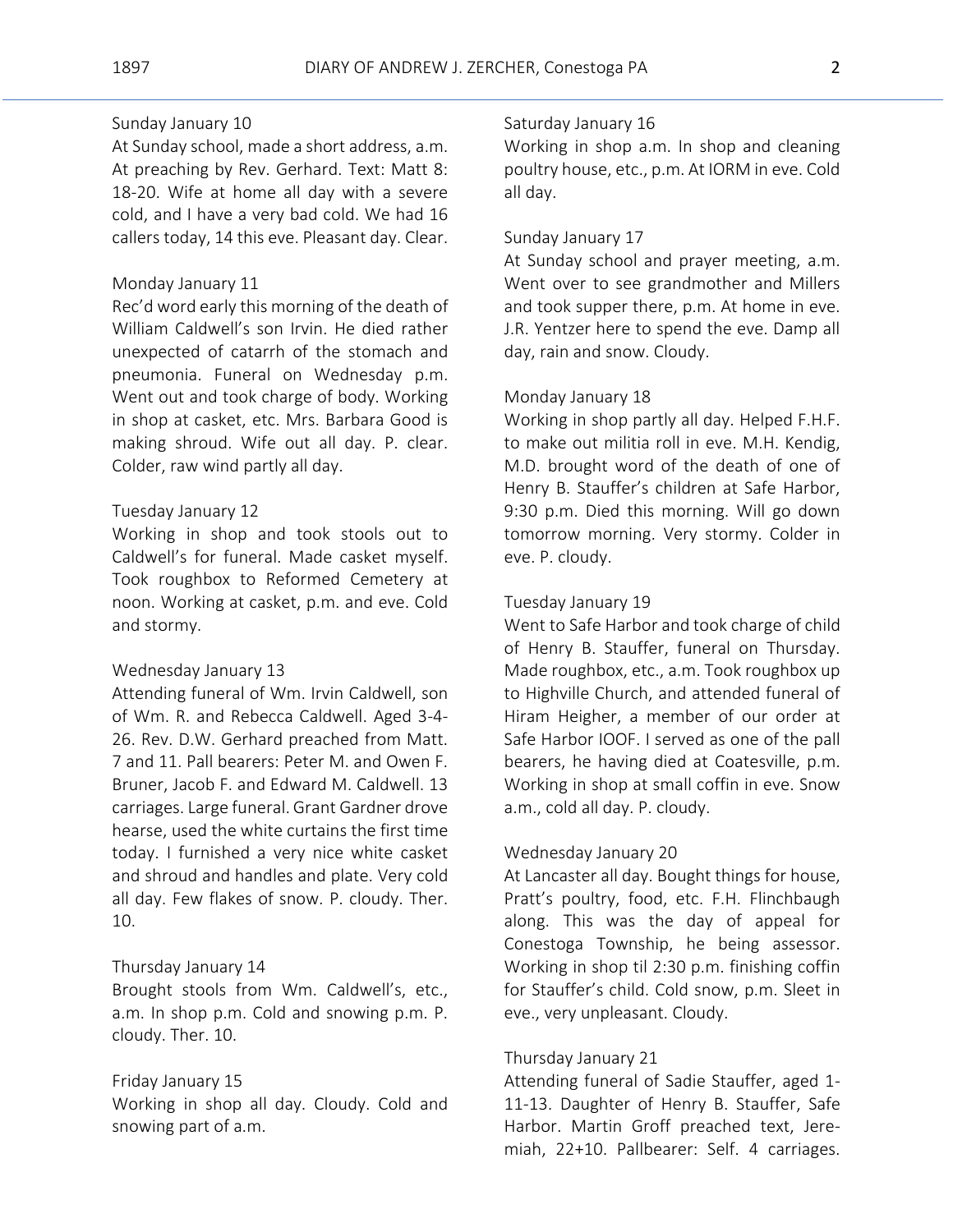This is certainly a distressed family—8 children, several of them cripples, and very poor. Buried at Highville U.B. Church. Paid F.P. Henry \$1.05 bill to date, and paid B.K. Lawyer \$1.00 for IOOF, Safe Harbor. At Jr. OUAM in eve. Great change in weather, snow all gone. Heavy rain last night. Roads muddy. P. clear.

# Friday January 22

Working at shed back of house getting it ready for young chicks. Put 2-ply felt roof and intend closing front, etc. Wm. G. Henry helped part of the day. Very pleasant a.m. Damp and colder p.m. P. clear.

# Saturday January 23

Working at shed back of house, a.m. and part of p.m. At Republican primary (twp.) balance of day. The following were nominated: Judge- Jacob Henry; Inspector- J. Morrison; Tax Collector- Sam'l McLaughlin; Supervisor-W.C. Bowers and Geo. Kreider; School Directors- John M. Warfel and a tie between Wm. E. Miller and David H. Hess; Auditor- F.L. Fautz; Town Clerk- Theo. Jones. Ticket will be found in back of diary. At IORM in eve. Cold and stormy all day. P. cloudy.

#### Sunday January 24

At Sunday school a.m. At preaching, Rev. D.W. Gerhard, text: St. Matt. 8:2-3. At home balance of day and eve. Snowing nearly all day and very much colder. Cloudy.

#### Monday January 25

Working in shop, and wrote an agreement for the sale of Albert L. Smith's property to Jacob B. Harnish for \$350, a.m. In shop and helping wife at wash, p.m. Clear. Very cold. The ther. did not rise above 12 all day. Ther. 2.

#### Tuesday, January 26

Working in shop all day. Several of Salvation Army came to the town this eve. Will hold services in M.E. Church. Stormy last night and

part of today. Still very cold. Clear. Ther. rose to 20 today. Ther. 3.

# Wednesday January 27

Working in shop all day. Wife out at M.M. Bortzfield's in p.m. Cloudy, cold rather damp, commenced snowing about 4 p.m.

# Thursday January 28

Working in shop a.m. and part of p.m. Went to primary to vote to decide who shall be school director: David H. Hess or Wm. E. Miller. This was a very hot primary, 235 votes polled: Miller 132, Hess 103. This was a large turnout. The roads are drifted badly, must take the fields at places. First sleighing of the season. Cloudy, very stormy and cold all day.

# Friday January 29

Working in shop partly all day. Got eggs of Mrs. Jones, A.H. Benedict, Wm. Caldwell, M.H. Groff, and 42 of my own, B.C. and L.B. and set incubation this eve. with 140 eggs. Had a fairly good hatch for the first time—20 chicks out of 25 eggs (fertile) and 10 out of 11 eggs with hen. Cold all day, slightly warmer. P. clear.

# Saturday January 30

Went out to new E.U Church and put up window shades for them. Did not make any charges, a.m. In shop and cleaned poultry house, pm. At IORM in eve. Cold moderating, clear.

#### Sunday January 31

At Sunday school, had verses which contained letters enough to spell each one's name. I had Matt. 10:2; wife had Psalms 135:21; Blanche had Psalm 133:3; Charles had Psalm 125:1, a.m. Went over to O.F. Bruner's, Rock Hill. Took dinner and spent the p.m. Wife and Charles along; Blanche did not go, on account of a bad cold. Very pleasant, snow going fast. Clear.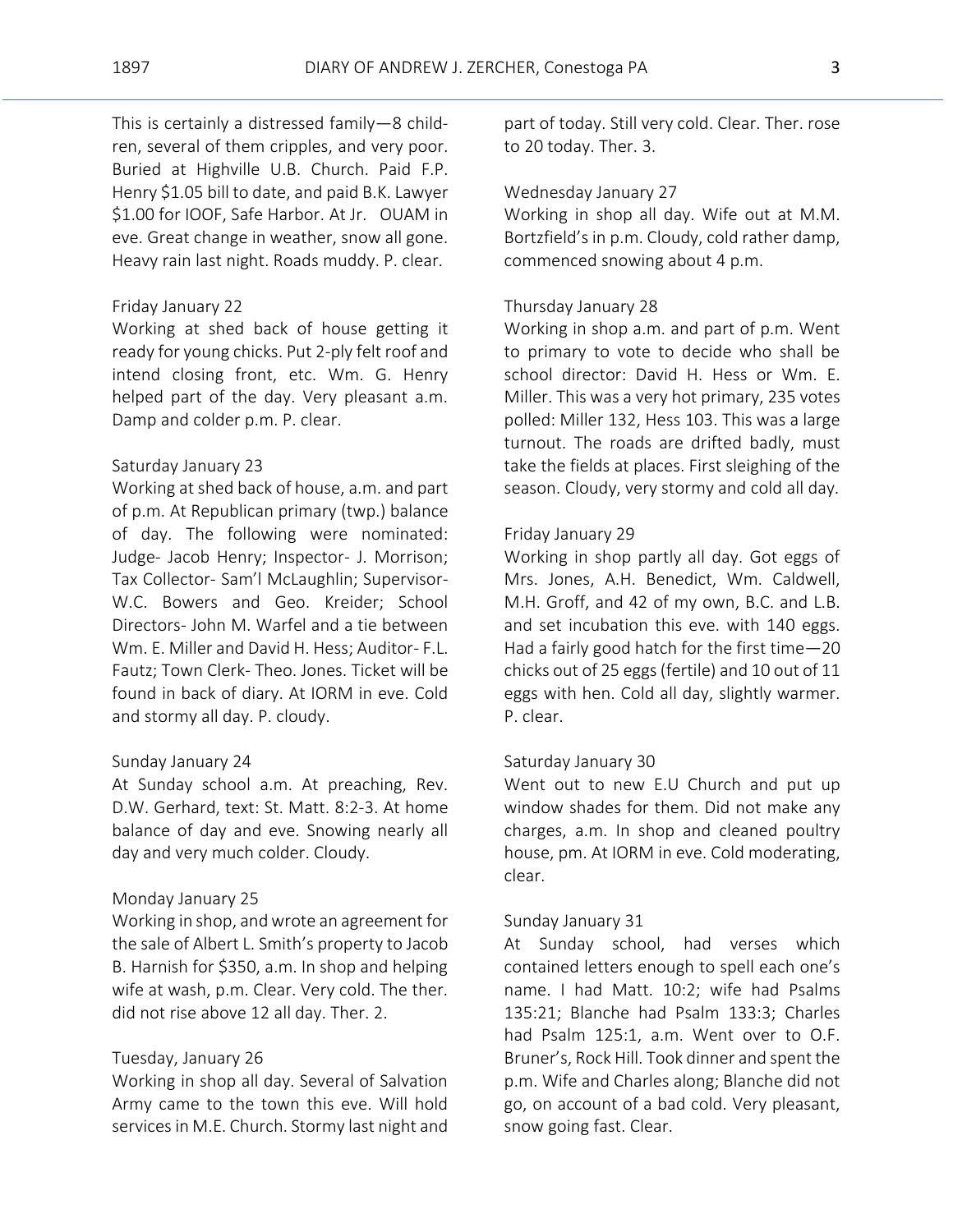# Monday February 1

Went to Lancaster via stage. Bought things for shop, house, poultry, food, etc. Very rough cold all day. Roads very slippery. P. cloudy.

# Tuesday February 2

Working in shop all day. This is Groundhog Day. He certainly did not see his shadow, so I suppose we will have fine weather. We will, however, wait and see the result. Raining and sleeting, a.m. Snowing and blowing p.m. and eve. Very unpleasant all day. Cloudy.

#### Wednesday February 3

Working in shop balance of day—had been shoveling snow nearly all of a.m. About 8 inches of snow fell. M.M. Bortzfield got 1 pt. varnish 2S-4 and white lead. Very pleasant day. Clear.

# Thursday February 4

Working in shop and got horse shod. Wm. Caldwell brought out 3 bush. potatoes for us  $\omega$  .40 = 1.20. Wife up Bruner's all day. Very beautiful day. Clear.

#### Friday February 5

Martin B. Good and I drove to Lancaster this morning (my team) and took the train to Gap to see Peter M. Bruner, wife's bro. He had a fox chase, the largest fox I ever saw. Briston Skiles was there; never met him before. He is about 84 years old. There were 54 hounds started; the fox was caught alive by young Mr. Skiles, after ¾ hour run. We had a very pleasant time and paid a visit that I had promised 4 years at least. Cold raw air all day. P. cloudy.

# Saturday February 6

About house all day. Cleaned poultry house, etc. Conrad Z. Hess got 5 lbs. Pratts Poultry Food. Filed saw for John Graver, 15 cents. Cloudy. Raining partly all day, snow going very fast, and lots of water.

# Sunday February 7

At Sunday school; I conducted it for Supt. J.R. Yentzer, and missionary meeting, a.m. At preaching by Rev. Gerhart. Text: Acts 4:36- 37. Mary Bruner took supper with us. M.M. Bortzfield and family spent the eve. with us. Snow nearly all gone. Pleasant day, raw air, muddy, p. clear.

#### Monday February 8

About house all day. Had intended to go over to see Grandmother this p.m. but it snowed, and very damp. This is her birthday, 88 years old. Damp and very unpleasant. Cloudy.

# Tuesday February 9

In shop, etc. got load of straw from B.G. Markley for the manure. Cold raw air all day, p. cloudy.

## Wednesday February 10

Took wife over to Annie Myers and Mrs. Mary Fralich to spend the day. Stopped at C.B. Miller's and Grandmother, a.m. Working about shop, and got load hay of cousin Conrad Z. Hess, p.m. Moderating, p. cloudy.

# Thursday February 11

Working in shop a.m. Took bedstead and rocker to Margaret Bitts, \$2.00; 2 rockers to Mrs. Myers, \$7.04 paid; lounge to Harry Good, \$3.50 paid; bedstead and case drawers to M.M. Bortzfield, \$3.75, and brought lounge along back for repair. Cold but rather pleasant, p. cloudy.

#### Friday February 12

Working in shop all day repairing lounge for M.M. Bortzfield, etc. Snowing a.m. and part of p.m. About 5 inches deep. Cloudy.

#### Saturday February 13

Working in shop, at Bortzfield and lounge, a.m., and part of p.m., and cleaned poultry house, etc. Held our entertainment this eve. for the benefit of our Sunday school and took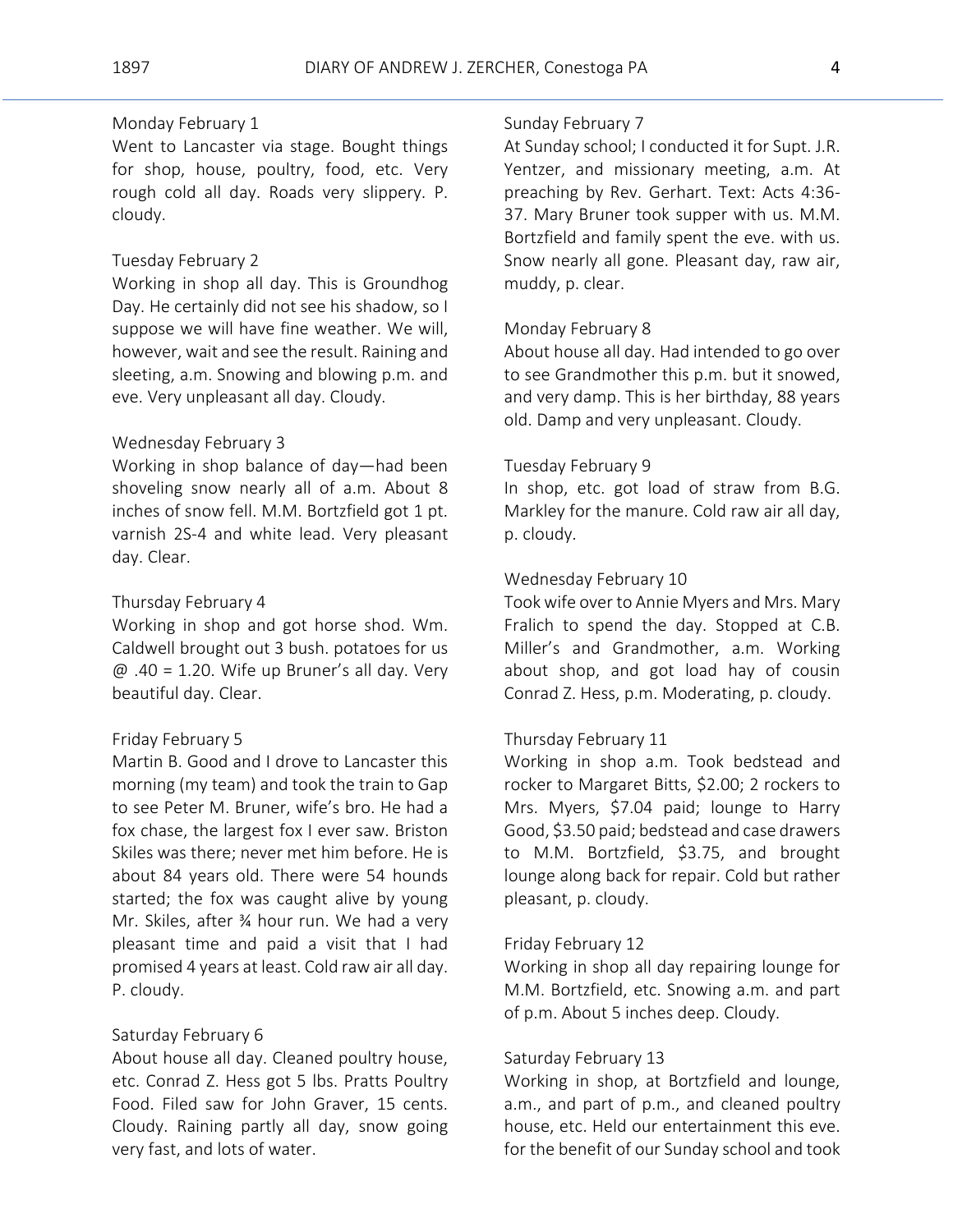in \$22.35 at door. The title was "The Deacon." Had a crowded house, and every person seemed to be pleased. Raw air partly all day, p. clear.

#### Sunday February 14

At Sunday school, took charge of school for Bro. Yentzer, he going to Mrs. \_\_ Sickman's funeral, a.m. M.M. Bortzfield and family here and took supper with us, p.m. J.R. Yentzer and wife spent the eve. here. Very pleasant day, p. clear.

# Monday February 15

Working in shop and bringing things from hall, a.m. In shop, etc., p.m. Wife out at Wm. Caldwell's all day. This is my  $40<sup>th</sup>$  birthday; how time does fly. I think it almost impossible that I am that age already. How thankful we should be for the great blessings we enjoy. Wife and children over at Wm. C. Smith's to spend the eve. Very much like spring. p. clear.

#### Tuesday February 16

At election this morning, first man to vote. 206 votes polled. Ticket in back of this book. In shop, etc., a.m. Clerking sale for M.M. Bortzfield; had a good sale, but a very rough, cold, stormy day. I fear I have exposed myself to much. No school; the teacher A.S. Benedict clerked at the election. Charles went over to visit Chas. Smith school with him. Cold and stormy, p. cloudy.

#### Wednesday February 17

Took lounge to M.M. Bortzfield and brought spool case, etc., that I bought yesterday. Charged \$3.50 for repairing lounge, a.m. Sold 19 pair of pigeons last night to M. Miller of Millersville @ \$.25 per pair. Fixing up loft and cleaned some. Have 3 ½ pair yet and gave them to Charles and Blanche, p.m. Wife and Mrs. Kate Smith went over to see Ella Graves; she is not well. Pleasant all day, p. clear.

#### Thursday February 18

Not feeling well, having a bad cold. Walked over to see Grandmother and Miller's, a.m. Had better stayed home. Came home and laid on lounge balance of day, feeling very sore and feverish, my pulse run up to 106. Sent to J. Bonscher, Jr., Freeport, Illinois for 100 eggs for Millers and myself, .50 each. Snow going very fast. Pleasant, but very muddy. Clear.

#### Friday February 19

In the house all day. Had the doctor come down to see me. Feeling bad all day, but worse p.m. Incubation due today, but cannot give it my attention. Wife will do the best she can. Received Brahman eggs from W.B. Miller, Douglasville Pa. All ok by exp. \$.30. Pleasant but muddy. Clear.

## Saturday February 20

About the house, feeling better, a.m. Clerking auction, p.m. and eve. for M.M. Bortzfield. Had a good auction; things sold well. Would not have done it but was in the warm all the time. Incubator not doing so well. I could not attend to it as I should have done yesterday. Snowing part of p.m. and eve. Cold but moderating, p. cloudy.

# Sunday February 21

At Sunday school, was teacher. We decided to purchase teachers' Bibles, and one indexed Bible for the Supt., for them to use as teachers, etc., and their successors, to be paid out of the proceeds of the entertainment held on the  $13<sup>th</sup>$ , a.m. At preaching by Chas. Bushong, student at F. & M. Text: Ephes. 3: 14-19. Mr. Gerhard was at a relative's funeral in Bucks County. Edith Groff here with Blanche in eve. Warmer and very muddy, p. clear.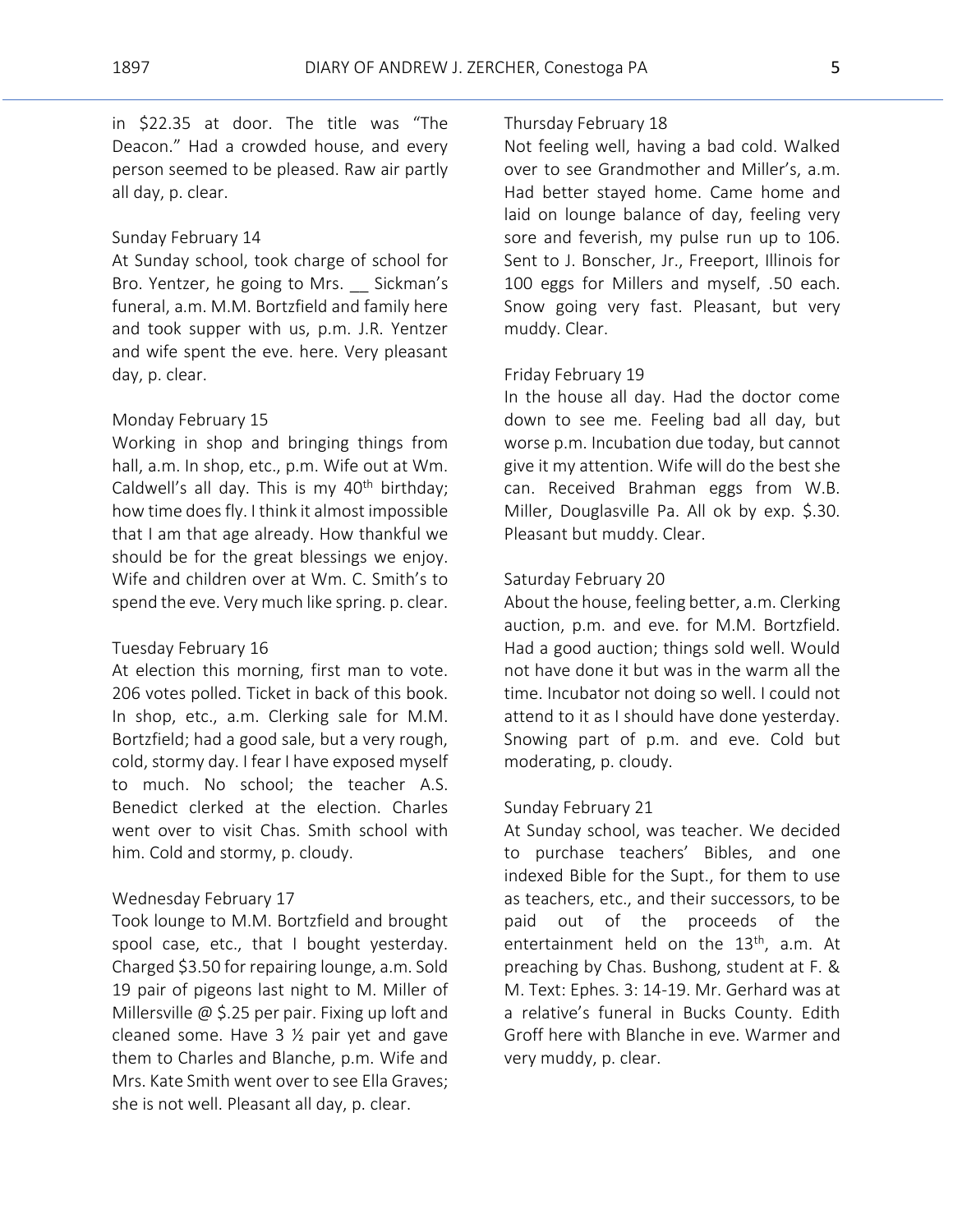# Monday February 22

In house partly all day. Bad cold. Charles sick all day. Bad cold. Very damp all day. Raining best part of day. Cloudy.

#### Tuesday February 23

About house all day, not doing much. Cold getting some better. Started incubator with 85 eggs, 36 of Wm. Caldwell, 49 our own, L.B. and B.C. and 4 common. Settled with M.M. Bortzfield to date. Pleasant all day, very muddy. P. clear.

# Wednesday February 24

About house a.m. In shop repairing and painting, and drove over to Mrs. Charles to see about making wardrobe, and took measure of same. Drove round by C.B. Miller's and Columbus Ressler to see about girl for J.H.L. Roads very rough in morning, muddy p.m. Cold, pleasanter, p. clear.

# Thursday February 25

Working in shop partly all day. Mrs. Lucy Martin (colored) took dinner with us and Miss Mary Bruner supper. Very pleasant day. P. clear.

### Friday February 26

About house, a.m. Working in shop, p.m. Snowing all p.m. Much colder. Snow from northwest. P. cloudy. Ther. 16.

### Saturday February 27

Working in shop a.m. Gave poultry house a thorough cleaning, p.m. At IORM in eve. Still have a bad cold. Not feeling very good this eve. Snow melting very slow. Raw cold air all day. P. clear. Ther. 17.

# Sunday February 28

At Sunday school and prayer meeting, a.m. At home, wife and Mrs. M.M. Bortzfield drove over to see Mrs. Al Charles and baby, p.m. At home in eve. Pleasant day. Raw air all day. P. clear.

#### Monday March 1

At Lancaster, paid B. and L., etc. Cold, damp wind all day. P. cloudy.

# Tuesday March 2

Took load of household goods to Lancaster for M.M. Bortzfield. They moved to 335 South Queen St. Everything passed off very nicely. H.L. Martin got setting L.B. and B.C. eggs this eve. Much warmer but damp. Cloudy.

#### Wednesday March 3

In shop, and went to Safe Harbor to take charge of body of Christ Stauffer's child, bury tomorrow afternoon, a.m. Made roughbox and lined coffin, etc., p.m. Wrote deed for J.B. Harnish; he bought Al Smith's property, and made out my account of P.M. Bruner's assigned est. Raining a.m. Rain and very damp. Cloudy.

# Thursday March 4

Went to Lancaster to file my account of P.M. Bruner's assigned est.—but did not do it, as Alfred Bruner wished to show my account to H.F. Bruner first. Jacob B. Harnish rec'd deed for Albert Smith's property. Paid \$3.50 for same. I wrote deed and saw that everything was released, etc. Today Wm. McKinley and G.A. Hobart were inaugurated Pres. and V. Pres. of the U.S. Very pleasant day; cold in morning, p. clear.

#### Friday March 5

Bought pigeons of P.M. Bruner. Brought sheet iron and piece pipe from Bro. Emanuel, etc., a.m. Working in shop, p.m. Very unpleasant all day. Snow, sleet, rain, etc., a.m. and part of p.m. Cloudy.

#### Saturday March 6

Working in shop, a.m. In shop and cleaning poultry house, etc., p.m. At IORM in eve. Wife sprained her foot this eve. Pleasant day, p. clear.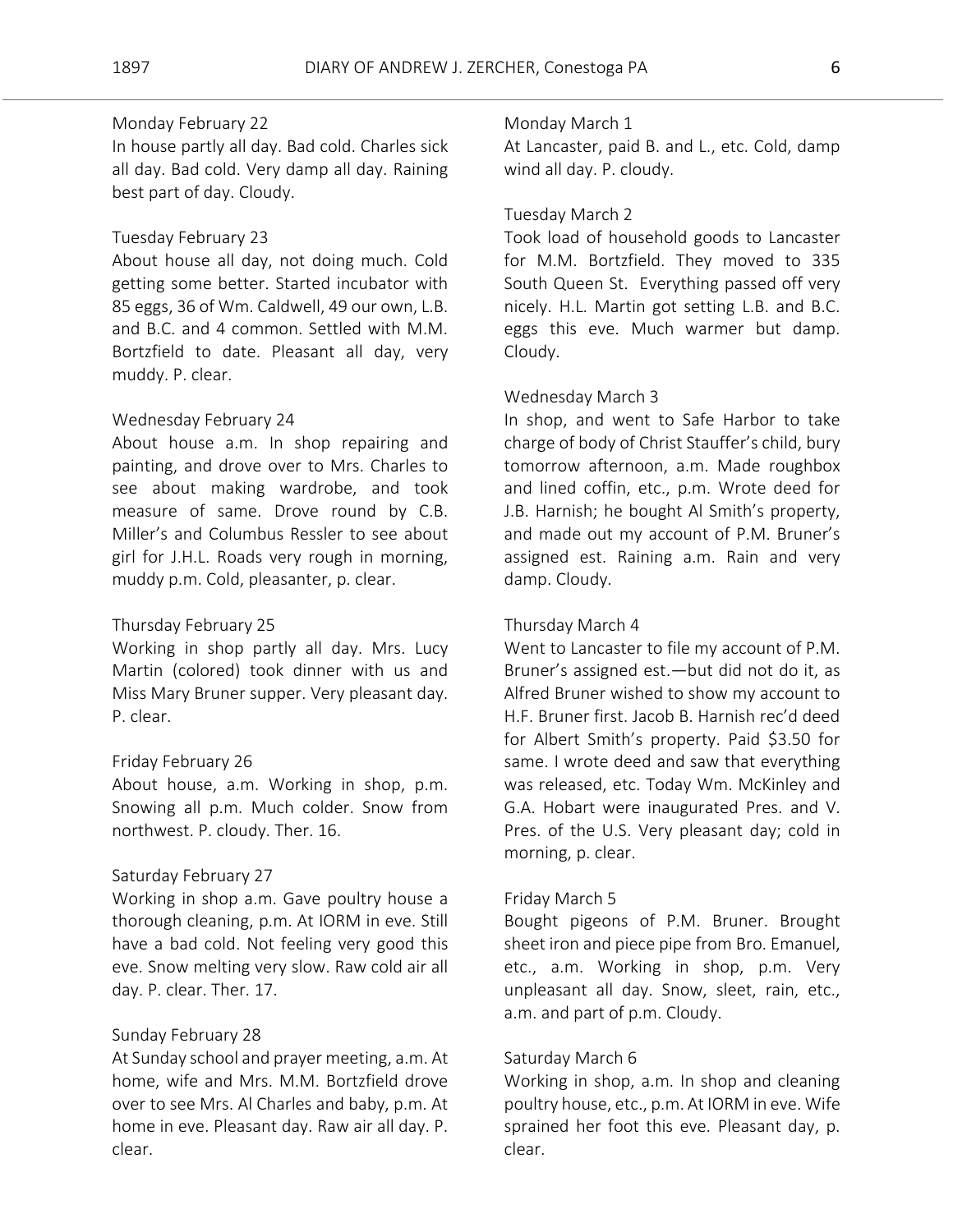# Sunday March 7

At Sunday school and missionary meeting, a.m. At preaching by Rev. Gerhart, text: Matt. 20:1-2, p.m. Wife not at Sunday school or preaching; she sprained her ankle and is not able to walk much. Blanche is sick this eve, the grip, I suppose. P. clear.

# Monday March 8

At Lancaster, filed my acct. as assignee for P.M. Bruner. There will be nothing left for the creditors, not giving me my full commission. Bought things for shop, etc. Raw air all day. P. cloudy.

# Tuesday March 9

Working in shop all day. Fixed 2 chairs for H.H. Bitts, 25 cents; 1 for Mart Cramer, 10 cents; filed 2 saws for I.M. Witmer, 40 cents. Paid Bro. Emanuel \$2.50 for lining sink for Albert Charles, and working at brooder balance of day. I am not feeling well at all this eve. Light rain and very damp. Cloudy.

#### Wednesday March 10

Working in shop all day. Repairing, and finished brooder. P. cloudy, damp, raw air all day.

#### Thursday March 11

In shop partly all day. Moved chicks from incubator brooder to the new one I have just finished. At Jr. OUAM, District Deputy Wm. Gundaker and Bro. Ream of Lancaster paid us a visit this eve. Very pleasant day, clear.

#### Friday March 12

Working in shop, a.m. Got 1 Early Richmond Cherry and 1 Japan Chestnut and planted them this p.m. And filed 2 saws for Dr. I.M. Witmer, 40 cents, and grained and finished flour chest for Jos. M. Kreider, \$1.50. Raining a.m. Very pleasant p.m. P. cloudy.

#### Saturday March 13

Working in shop, a.m. Cleaning poultry house, etc., p.m. At IORM in eve. Cold raw wind all day. Clear.

#### Sunday March 14

At Sunday school, a.m. At home, p.m. Mr. Bruner, Miss Mary Bruner, Miss Ella Good, and A.F. Bruner and wife spent some time here this p.m. Snow and sleet last night, and raw, a.m. Damp all day. P. cloudy.

# Monday March 15

Working in shop partly all day. Margaret Bitts got wire screen, 35 cents. Cold raw air all day. P. clear.

### Tuesday March 16

Took chairs to Jos. Harnish's tenant man, \$1.50 (paid), and measured 2 rooms and hall for papering at Jos. Harnish. Bro. Emanuel went along out to line sink for tenant. I walked home; came past around Christ Miller's, a.m. In shop, p.m. Dad Eidenmiller here this eve. Will stay all night. A.C. Rote's son John, of Lancaster, died today. Cold raw wind all day. Clear. Ther. 26

# Wednesday March 17

Working in shop all day. Wm. Henry went down to Jacob McCrab's house to get rooms ready for papering. Worked ¾ day. Wife not well at all; the Dr. says it is the grip. Rather cold all day. Ther. 25.

#### Thursday March 18

Working in shop all day. Wife in bed all day. Cloudy. Very damp, raining partly all day.

#### Friday March 19

Working in shop all day. Wife in bed all day. Very damp and rainy. Cloudy.

#### Saturday March 20

Working in shop and cleaning poultry house, a.m. Clerking sale of Urias Warfel, Safe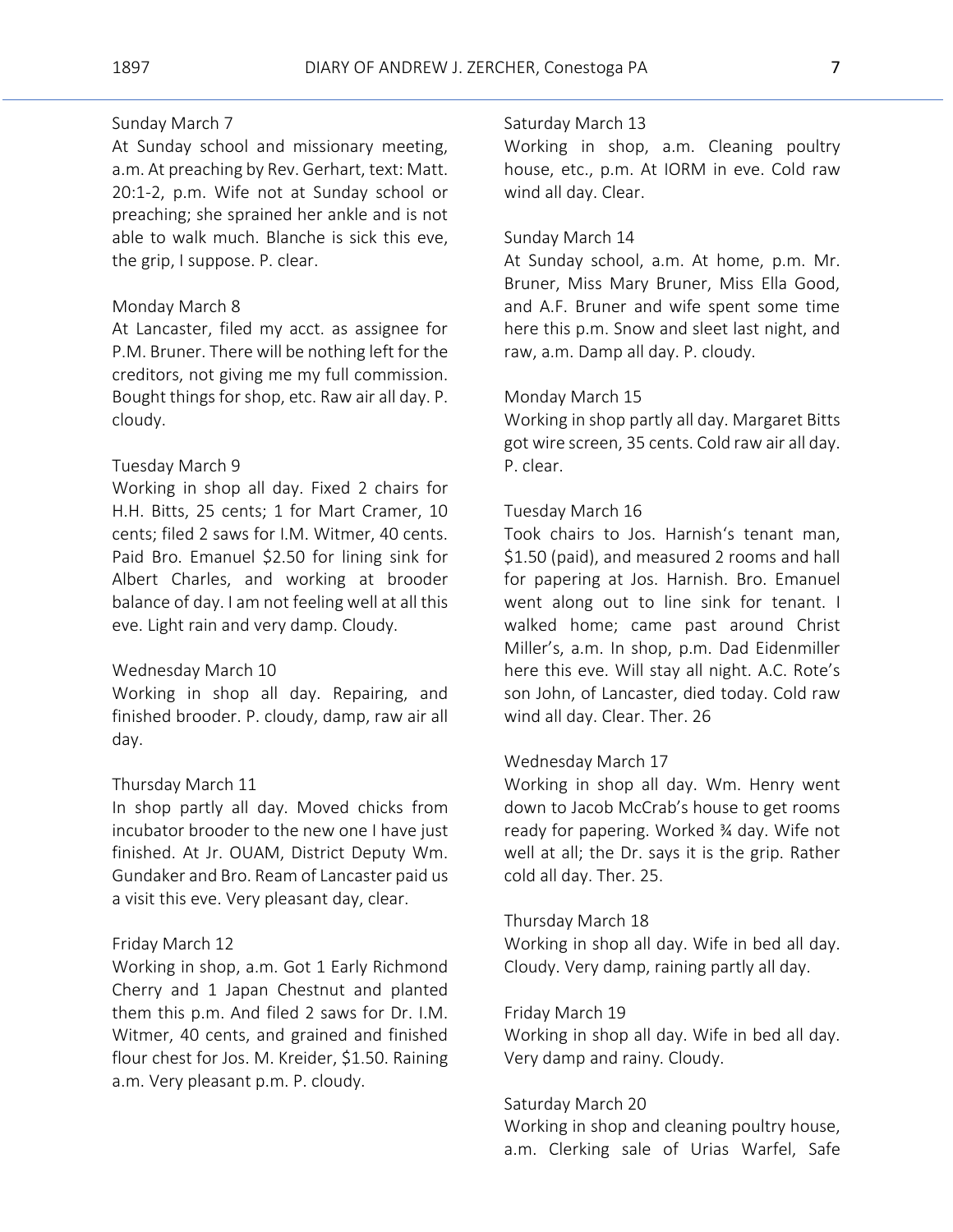Harbor (personal) in p.m. At IORM in eve. J.R. Yentzer, Dr. I.M. Witmer, and others gave an entertainment at the hall this eve., "Uncle Tom's Cabin." They had a full house. Wife up for first. Pleasant day, roads very muddy. P. clear.

#### Sunday March 21

At Sunday school, a.m. The school decided to send a donation for Easter to the Orphan's Home at Womelsdorf. At preaching by Rev. Gerhart, text: St. Luke 11:35. He called to see wife on way home, p.m. Mr. Bruner, O.F.B, and Henry Martin here in eve. Wife getting better. Very pleasant day. Clear.

#### Monday March 22

At Lancaster attending funeral of John, son of Amos Rote (Undertaker), aged 26 yrs., his father being a particular friend of mine and the young man I thought a great deal of. The casket was solid mahogany, the finest I ever saw. I received the eggs from John Bouscher, 100; 50 for Aunt Lizzy Miller, and 50 for myself. Wm. papering. Cooler today but pleasant. P. clear.

#### Tuesday March 23

Finishing papering at Jacob McCrab's house (Martic), Wm. and I all day. Damp, cool all day, light rain, cloudy.

#### Wednesday March 24

Working in shop all day. P. cloudy. Raining and colder.

# Thursday March 25 Went to paper at Jos. Harnish (Pequea) all

day, Wm. and I. Cold day, p. cloudy.

#### Friday March 26

Papering at Jos. Harnish, Wm. and I, all day. Cold all day, p. cloudy.

#### Saturday March 27

Finished papering at Jos. Harnish's, about 9 a.m. Working at home balance of a.m. At O.F. Bruner, clerking his sale, did not charge him anything, p.m. At IORM, the following officers were elected: S.—A.C. Snyder; S.S.---B.F. Trissler; J.S.—B.H. Montgomery; C. of R.--- A.J. Zercher; K. of W.—A.F. Martin; Trustee— E. Duke; Rep. to G.C.—H.W. Hess; Janitor— Jacob Henry. Settled with Wm. to date. Cold raw wind all day. P. clear.

#### Sunday March 28

At Sunday school, took up a special collection to purchase eggs for the children at the home in Womelsdorf, amounting to \$5.00. Gave services out for Easter, a.m. At home p.m. Harry Martin and P.M. Bruner spent the eve. with us. Pleasant day, cold wind. Clear.

#### Monday March 29

Working in shop repairing chairs for Conrad Hess, a.m. Digging garden, etc., etc. p.m. Very pleasant, clear (spring).

#### Tuesday March 30

Working in garden and took cradle down to Abrm. Hess (Baumgardner's Mill), rec'd pay for same, \$4.00, and got 1½ bush. screenings, a.m. Went to Safe Harbor for four chest bureau and bedstead at Uriahs Warfel and Mr. and Mrs. Beals. The pastor of the M.E. Church took supper with us, bought 4 chairs, high chair, 1 Wight chair, and several tables of cherry, took sink over to Al Charles, rec'd pay, \$4.75. Very pleasant day, p. clear.

#### Wednesday March 31

Went over to Rock Hill, and took load of goods to Lancaster, corner of Strawberry and Green St. for Owen F. Bruner, brought coffin from Pa. R.R. station, Lancaster. Pleasant day, getting dry. Clear.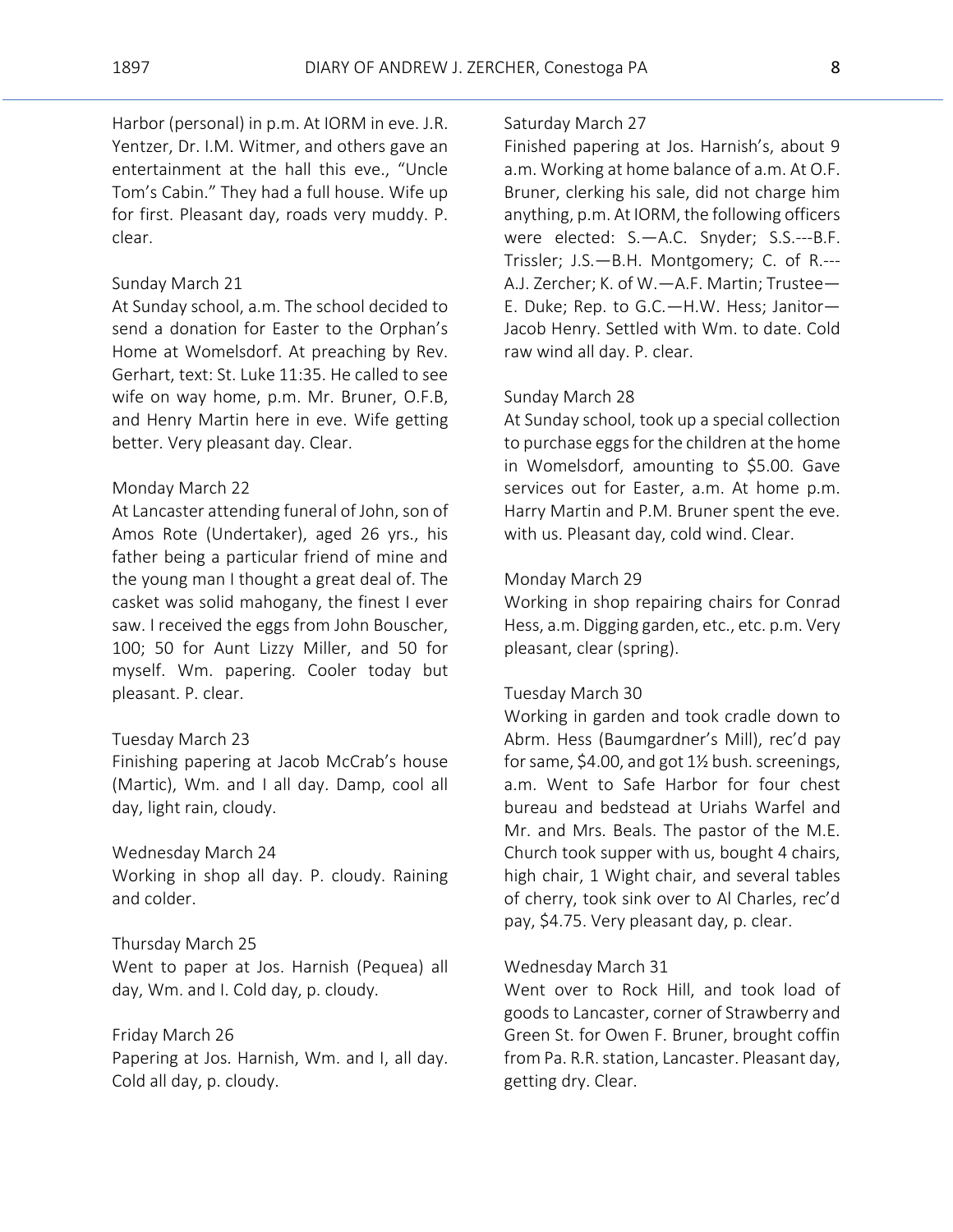# Thursday April 1

Was called to Safe Harbor to take charge of body of Franklin Bruner (ex-hotel keeper), embalmed body, and funeral on Saturday at 2 p.m. at Reformed Church. He died last evening. H.H. Bitts was to give me the word last eve. but failed to do so. Went to Lancaster, had very poor collections, had mortgage on property transferred to J.B. Harnish, #42. Paid Sterneman's bill. Took dinner with John Zercher; he is getting better. Cool all day, clear.

#### Friday April 2

Took roughbox to Reformed Cemetery, and working at casket, etc. At lectures in eve. by Rev. Gerhard. Yesterday's business is certainly discouraging, a man to wait from April to April on bills and then not get them. If it does not go better, I will make a change. Pleasant day. Clear.

# Saturday April 3

Attending funeral of Franklin Bruner, Safe Harbor, aged 50 + 2 + 4. Rev. Sam'l Kauffman preached from Matt. 24:44. Bearers: John C. Tripple, Michael C. Shenk, Edw. M. Boyd, Michael Stoner. 17 carriages. Price \$2. John Agon was buried at Mt. Zion this p.m. At IORM in eve. The officers were installed and we had a supper afterwards, which I certainly enjoyed. Pleasant day, very dusty. Clear.

# Sunday April 4

At Sunday school, a.m. Preaching by Rev. Gerhard, p.m. At home in eve. Changeable, rain, pm. P. cloudy.

#### Monday April 5

Working in shop, a.m. Took organ from Amos Aston's over to Wm. R. Good's, Rock Hill, in p.m. Noah Hess brought chair to have repaired. Much warmer, gust in eve, very little rain. P. cloudy.

#### Tuesday April 6

Working in shop partly all day. Received word this eve. of the death of Jacob L. Hess at New Danville. I went out, washed and laid him out, and embalmed body. Funeral to be held on Saturday at 10 o'clock at the Pequea Dunkard Church. Returned home at midnight. Pleasant day. P. clear.

#### Wednesday April 7

Went to look after corpse and working in lot, made yard for young chicks. Got front of lot plowed by Mart Markley and paid him for same, 25 cents, and in shop, etc. Pleasant day, rather cool. P. clear.

#### Thursday April 8

Getting roughbox ready and repairing chairs for Conrad Hess. Took roughbox out to Pequea Church cemetery, p.m. Raining some p.m. Cloudy.

# Friday April 9

Working in shop, lining coffin and making ready to take stools out to Hess for tomorrow. The body is keeping very nicely. Rained very hard this a.m. Raining partly all day, and roads very muddy. Cloudy.

#### Saturday April 10

Attending funeral of Jacob L. Hess. Aged 70- 1-1. Rev. C.B. Miller spoke at house. Rev. Nisley preached a very able sermon from Acts 11:24, followed by Rev. John Longenecker and Brubaker on the same text. Bearers: Isaac McAllister, Jacob McAllister, Simon Engle, and Jacob H. Herr. 22 carriages in the procession, and a very large funeral; about 300 people took dinner. Alice Smith was found dead in bed this morning. I held an inquest this p.m. Jurors: Jacob Henry, F.P. Henry, W.H. Witmer, Henry Martin, Geo. Kreider, E.H. Zercher (Valvular heart trouble caused death). Not well at all today. At IORM in eve. P. clear. Cold raw wind.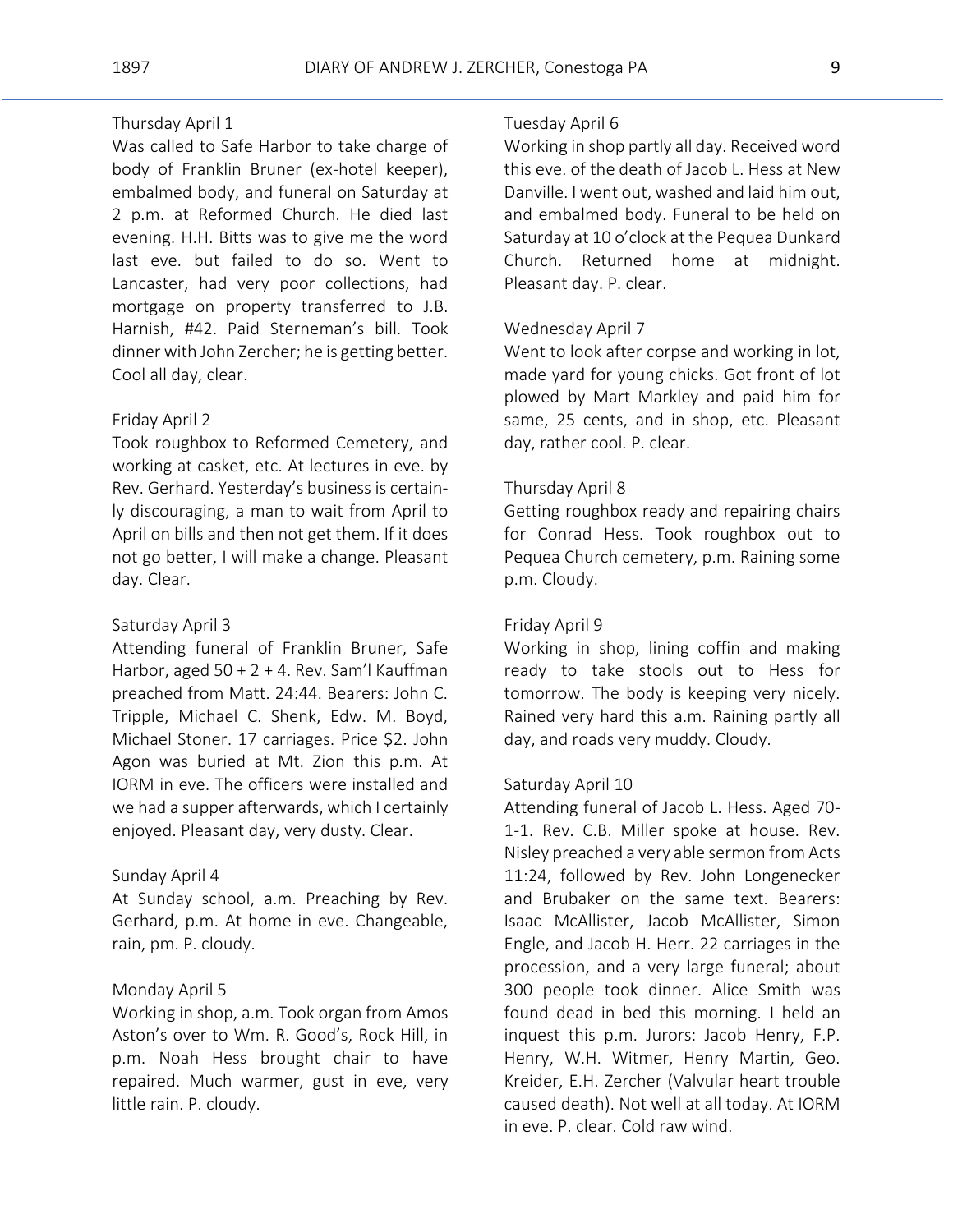# Sunday April 11

At Sunday school, a.m. Andrew Good and wife, Harry Wells and wife, P.M. Bruner, wife, Harry and girls took dinner with us and spent part of p.m. Wife and I drove over to see Grandmother in eve. She is feeling very well. Pleasant, dry cool air. P. clear.

#### Monday April 12

Went to Lancaster with P.M. Bruner. Took coffee mill in to O.F. Bruner, \$6.00. Bought saw and buck for Charles to saw wood and things for shop. Made application at H.S. Williamson for position as salesman. References: J.H. Landis, John M. Groff, and Rev. D. W. Gerhard. Returned home 5 p.m. At home in eve. Rec'd pay for holding inquest on body of Alice Smith. She was buried today, p.m. Cool all day. P. clear.

#### Tuesday April 13

In shop, etc., all day. At church in eve. practicing for Easter. Pleasant all day. Clear.

#### Wednesday April 14

Planting potatoes in front of lot. Digging garden, etc. Pleasant but cool. P. clear.

### Thursday April 15

Working in shop partly all day. Set incubator with our own eggs. At Jr. OUAM in eve. Raining partly all day. P. clear.

#### Friday April 16

Working in shop partly all day. John C. Eidenmiller here for dinner. He was delivering trees. At church in eve. practicing for Easter. Cool partly all day. Cloudy.

# Saturday April 17

Working in shop partly all day. Cleaned poultry house, etc. In eve. at IORM. The Star Band of Washington held an entertainment here in the hall this eve. I was not present. Cold, raw wind partly all day. P. clear.

#### Sunday April 18

At Sunday school, a.m. At preaching by Rev. Gerhard. Text: 1 Cor. 15:20, p.m. At Easter services in eve., entitled "Easter Joys." Our pastor made a short address taking 103 Psalm 15 + 16 for a basis. Large attendance but very poor collection. Cool air all day. P. clear.

# Monday April 19

Went to Lancaster, Henry Martin went along. Bought goods for shop at Steinman's, and paid for same. Attended Joint Consistory meeting at Rev. D.W. Gerhard's. Mr. Helm was elected Primarius to classes and myself Secundus, to meet at Manheim. Raw, cold, and stormy all day. Clear.

#### Tuesday April 20

In shop partly all day, and digging in garden. Cold all day, ice all day. Very cold this morning. I fear the fruit is damaged seriously. Clear. Ther. 25.

#### Wednesday April 21

Working in shop and fixed doors at J.F. Caldwell's barn, 50 cents, a.m. In shop and out at Abrm. Strickler's and bought 1 setting Sherwood eggs, \$1.00. Paid for same. He has a fine lot of young chicks. Sam'l Hackman here and got my embalming outfit to use. I did not care to load it but did nevertheless. He was to return it this eve. (positively) but it is not here yet at 8:30. Cool all day. P. clear. Ther. 32.

#### Thursday April 22

Digging garden, planted a few potatoes in front of lot, etc., and in shop. Pleasant day, quite a change. P. clear.

#### Friday April 23

Tied up grapevines, repairing fences and porch roof, etc., and in shop. Went over to Uncle C.B. Miller's to measure 2 rooms for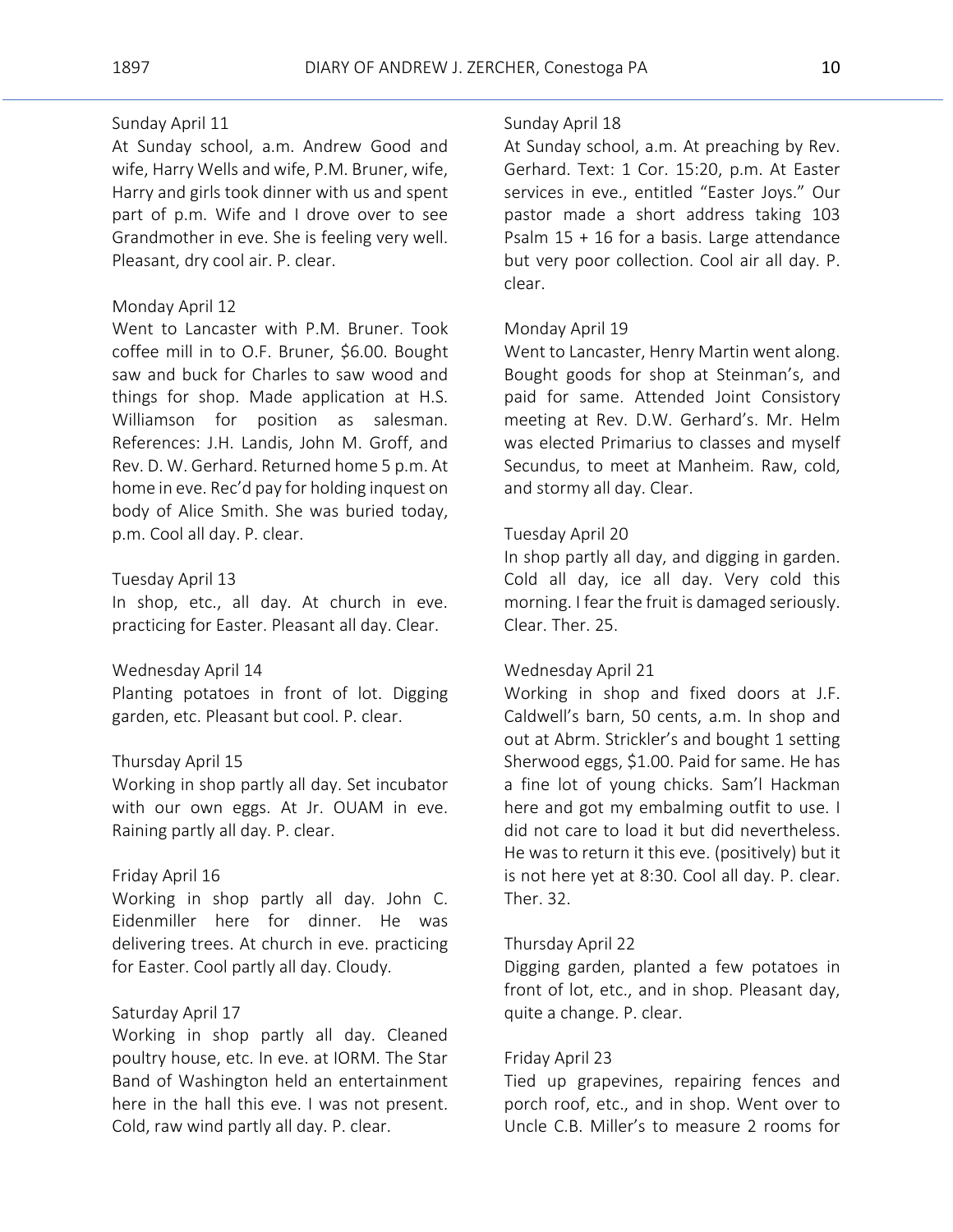papering, and to see Grandmother. She is not feeling so good. Much warmer. P. clear.

### Saturday April 24

Working in shop, etc., a.m. Went to Safe Harbor to the sale of Mrs. Frank Brenner. She had a very good sale. She paid me part of bill and \$5.00 for burial lot in the Reformed cemetery. At IORM in eve. Very warm all day. Clear. Ther. 80.

### Sunday April 25

At Sunday school, and had a Consistory meeting. I paid the \$5.00 that I received from Mrs. Frank Brenner for a burying lot in the Reformed cemetery to Henry Martin, church treasurer, a.m. Went out to Wm. Caldwell's; self and family took dinner with them, and spent the p.m. Went to M.E. Church in eve., Rev. Mr. Lynch, presiding Elder, preached from Mark 11:22. Very able sermon. Very warm all day. Light rain in eve. P. clear. Ther. 85.

#### Monday April 26

At Lancaster partly all day. H.C. McAllister went along. Warm light rain in eve. P. cloudy.

#### Tuesday April 27

Working at Barbara Good's painting parlor, a.m. In shop, etc., p.m. Much colder, a few flakes of snow today. Stormy, p. cloudy.

#### Wednesday April 28

Working at Barbara Good's, a.m. In shop, etc. p.m. Cold raw wind all day. P. cloudy.

#### Thursday April 29

Working at Barbara Good's all day, graining, etc. Rec'd word in eve. of the death of D.K. Lynes' son, of Safe Harbor, who was killed by the cars at Mountville. Went down, washed him and embalmed the body. His arm and neck were broken, skull fractured, and a bad tear above right eye. Funeral to be on Sunday

at 9 and 10 at Green Hill Church. Cool and stormy. P. cloudy.

#### Friday April 30

Went down to look after corpse, etc., and in shop. Painted parlor for Barbara Good. Wm. Henry helpful. Stormy all day. P. clear.

#### Saturday May 1

Took roughbox to Green Hill Cemetery and stools to house and brought wash machine from Geo. Krouse, and lining coffin, etc., a.m. and part of p.m. Finished graining up at Barbara Good's, etc., p.m. At preparatory service in eve. Warm and stormy. Heavy rain in eve. P. cloudy.

#### Sunday May 2

Attending funeral of Milton W. Lynes, son of David K. Lynes, aged 15-8-1. Rev. Abrm. Witmer spoke from Ezekiel 3:3-5. Rev. Sam'l Kauffman from text: St. John 3:16. Bearers: Robert Barton, Edw. Barton, Wm. Barton, Ralph Herr. 10 carriages. Large funeral and very sad, a.m. At home and at missionary, p.m. Uncle C. B. Miller, wife, and Marnie here in eve. Raining partly all of a.m. Cooler, p. cloudy.

#### Monday May 3

Washed hearse and brought stools from D.K. Lynes, a.m. Made roughbox, took it out to Mt. Zion, and helped to raise body of Mrs. Frank Brenner and buried her up farther in same cemetery, \$2.50 for same. Rec'd word this eve. of the death of Amos Graver's smallest child. Went over and took charge of body. Raining part of a.m. and partly all of p.m. P. cloudy.

#### Tuesday May 4

Went over to Graver's to look after corpse. Funeral on Thursday at 1 o'clock. Services at house only, and papering at Uncle C.B. Miller's balance of day. Wm. Henry helping. Agnes Brenner paid wife for roughbox used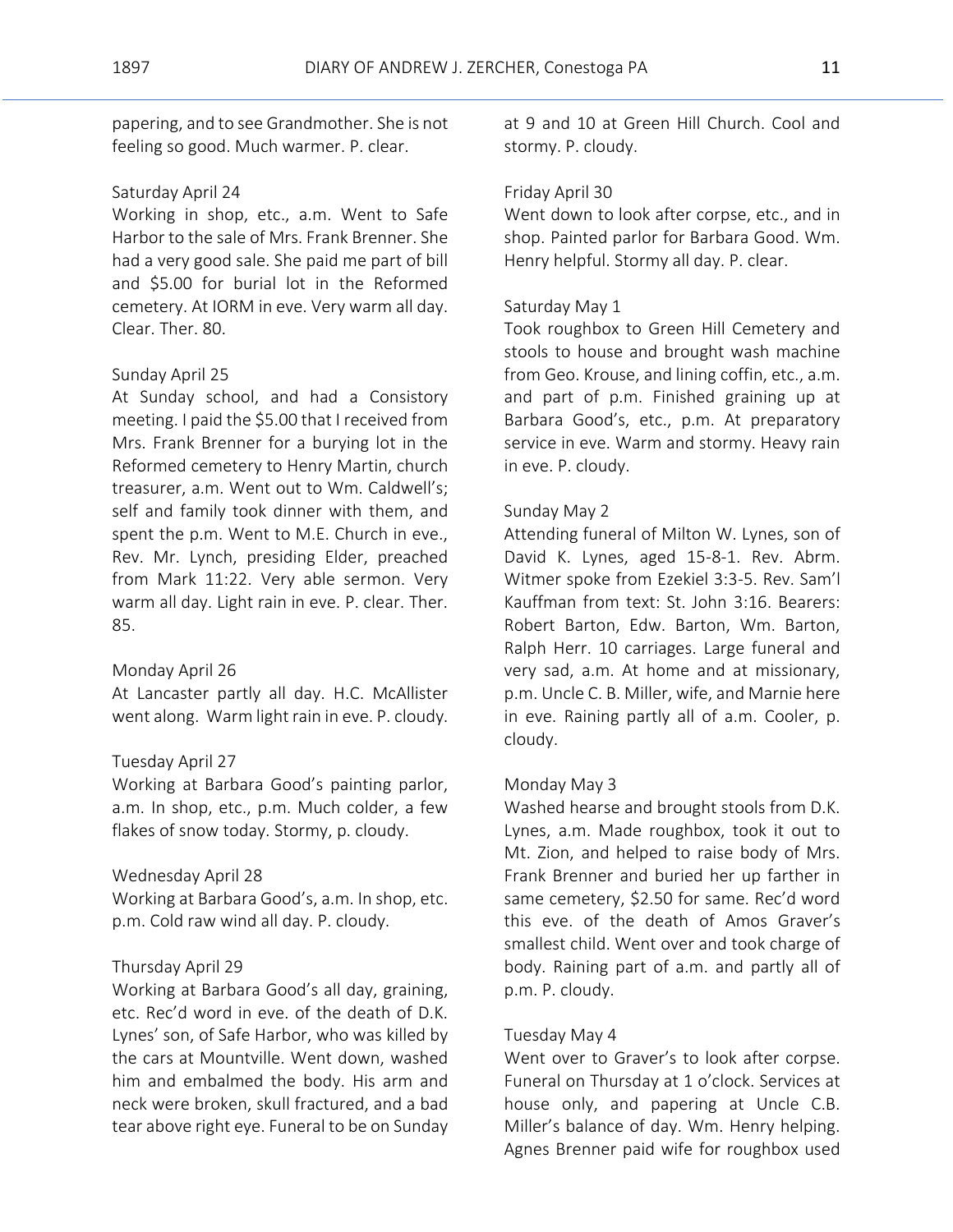yesterday. \$2.50. Cool all day. Light rain. P. cloudy.

# Wednesday May 5

Working in shop making coffin, etc. Wm. commenced painting over at Charles' all day. Paid M.W. Groff meat bill to date, and G. & L. Mill bill to date. Cooler all day. P. cloudy.

# Thursday May 6

Working in shop graining chairs and went to Amos Graver's a.m. Attending funeral of Jacob Graver, son of Amos and Amanda Graver, aged 26 days. Rev. Abrm. Herr and C.B. Miller spoke from Revelations 3:19-22. Bearer: Self. 12 carriages to cemetery (Old Menno) River Corner. (Preaching being at house at 1 o'clock. Wife was helping at table. A very beautiful day (warm). Clear.

#### Friday May 7

Papering parlor at C.B. Miller's all day, Wm. Henry helping. Gave him 25 cents. Pleasant day, p. clear.

#### Saturday May 8

In shop and took wardrobe over to Mrs. Mylin, at Mrs. Charles, a.m. In shop, etc., p.m. At IORM in eve. Paid Wm. Henry \$1.75 on acct. Pleasant day, p. clear.

# Sunday May 9

At Sunday school and prayer meeting, a.m. At home p.m. At Dr. Witmer's in eve. Beautiful day (cool air). Clear.

#### Monday May 10

Working in shop and varnished parlor at Barbara Good's, a.m. Went over to A. C. Warfel's and brought furniture to repair, and in shop, etc., p.m. Paid road tax to A.R. Benedict, \$1.57. Warmer, and light rain in p.m. P. cloudy.

# Tuesday May 11

Painting at Mrs. Jacob Charles' house all day. Wm. Henry helping. Warm all day.

# Wednesday May 12

Grained 2 doors for John Charles at Shock's former home, \$1.00. Paid Al Smith 75 cents in full to date, and Grant Gardner \$4.50 in full to date, a.m. Papering room at Mary Kirk's (Eckman) house, p.m. At Indian Medicine show in eve. Damp all day. Heavy shower in eve. P. cloudy.

# Thursday May 13

Finished papering for Mrs. Kirk and in shop balance of day. Not feeling very well. Damp and rain. P. cloudy.

# Friday May 14

In shop partly all day. Damp and cool. P. cloudy.

# Saturday May 15

Working in shop, a.m. In shop and cleaning poultry house, etc., p.m. At IORM in eve. Pleasant but cool. P. clear.

# Sunday May 16

At Sunday school, a.m. At preaching by Rev. Gerhard, text: Gen. 45:24, p.m. At M.E. Church in eve. Rev. Malvey preached from Heb. 12:1-2, a very good sermon. Pleasant day. P. clear.

#### Monday May 17

At Lancaster all day. Bought things for shop, overalls for Charles, etc. Wm. and Wm. painting at Charles' all day. Pleasant day. Clear.

# Tuesday May 18

Working in shop all day. Blanche went to Lancaster to spend a few days with O.F. Bruner's and others. The 2 Wm's. painting at Charles' all day. Very pleasant. P. clear.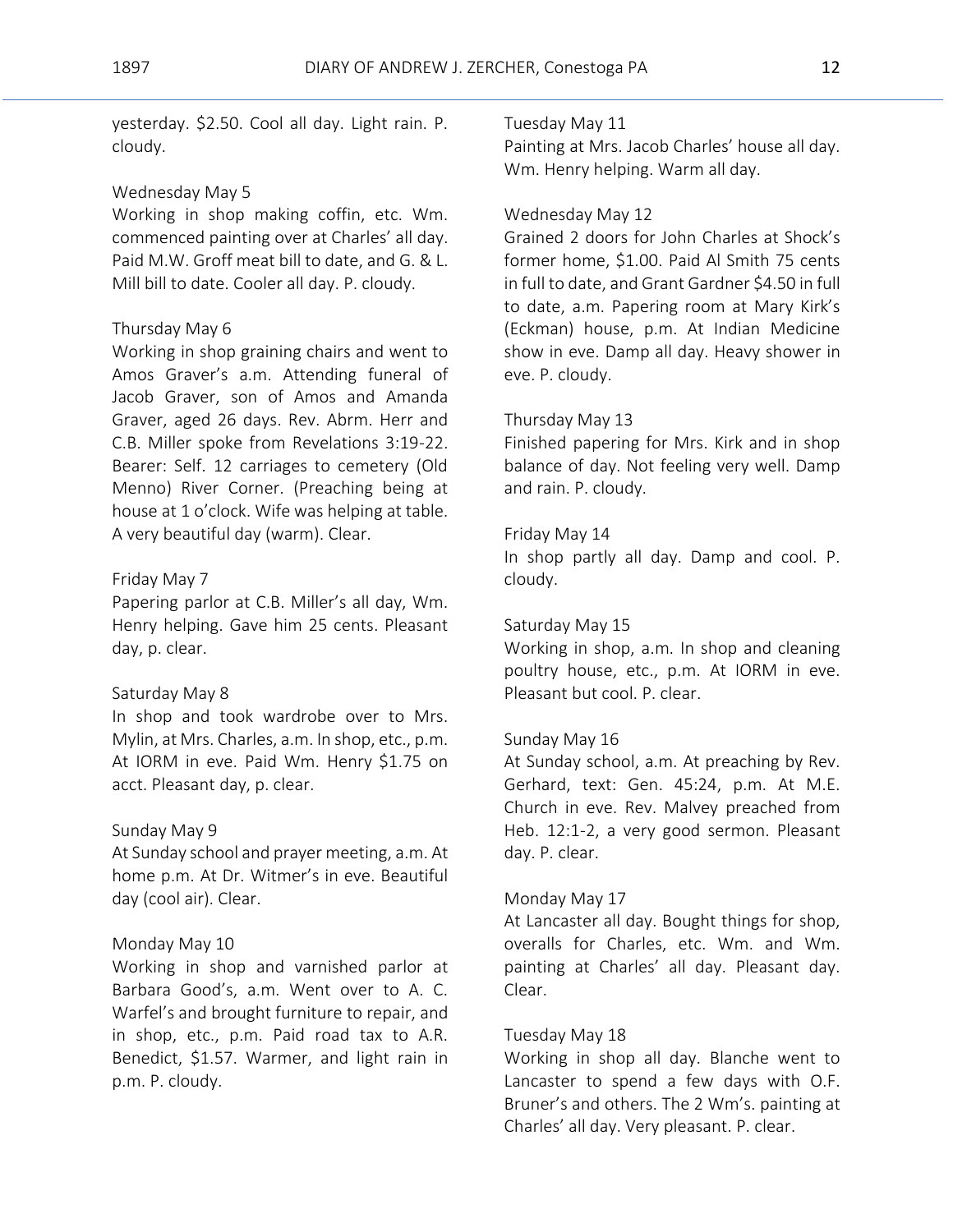# Wednesday May 19

Working in shop, a.m. Papered room for John S. Carrigan, p.m. Wayne Witmer helped. The 2 Wm's. painted at Charles' all day. Warm all day, cooler in eve. P. clear.

# Thursday May 20

Was called to Anthony Brenneman at 3 a.m. to take charge of body of son; died about 11:30 p.m. yesterday of dropsy. Embalmed same after drawing off water. In shop, a.m. Went to Safe Harbor to see after corpse and make arrangements for funeral. Will be buried at Mt. Zion on Sunday at 10 a.m. In shop balance of p.m. Heavy rain and thunder this p.m. Very warm at noon, much cooler in eve. P. cloudy.

# Friday May 21

Went to Safe Harbor to see after corpse, and working at roughbox, a.m. At coffin and took roughbox to Mt. Zion Cemetery, took goods to Barbara Good to make shroud. Hailed heavy at Masonville, Lancaster, and Rawlinsville yesterday. Cool all day, p. clear.

#### Saturday May 22

In shop. Wife and Charles went to Lancaster to stay over Sunday, by stage. Went to see after corpse, doing very well, a.m. In shop working at coffin, etc., p.m. At IORM in eve., and went over to medicine show. Helped to count votes for chair given to the lady receiving the highest number votes by the Medicine Co. Cora Caldwell received 287 votes, the rest scattering. Pleasant day. P. clear.

#### Sunday May 23

Attending funeral of Theodore Emery Brenneman, son of Anthony Brenneman (Jr.), Safe Harbor, aged 6-6-6. Rev. Martin Groff spoke at house, and Rev. C.W. Brobst at church. Text: 1Peter 1:24-25. Bearers: Belva Hudson, Abbie Groff, Mabel Warfel, Mary Henry. These are my first lady pall bearers,

and they did well. 7 carriages. Pretty large funeral. Took dinner with M.B. Good by invitation. Spent p.m. at home. Rather cool all day. P. clear. \$16.80.

#### Monday May 24

Working in shop all day. Wife and children returned from Lancaster this eve. They had a pleasant time. Heavy rain last night. Cool all day, p. cloudy.

### Tuesday May 25

In shop painting chairs, etc., a.m. Went over to Charles and grained doors, p.m. Quite cool all day. P. cloudy.

#### Wednesday May 26

Graining in shop partly all day. Frost this morning. Cool all day. P. clear.

#### Thursday May 27

In shop awhile in morning. Took Mrs. Geo. Rathfon and Miss Hatton to Safe Harbor to take train for Baltimore, a.m. Went to Safe Harbor to see my first baseball game between Safe Harbor and Conestoga Boys, the latter winning by 13 to 5. Rec'd check for H.H. Hess for coffin, etc., of Jacob L. Hess, dec'd. Light frost, cool all day, p. clear.

#### Friday May 28

Hanging screen doors for Mrs. Ella Myers, rec'd pay for same, 50 cents, and got lot chisels, handles, of Henry B. Shenk, and paid for same, a.m. In shop and went over to Mrs. Charles and varnished doors, p.m. Harry Bruner had my team to bring some of wife's folks from Lancaster-- Aunt Amanda Heiser, Annie Shaffer, and Johnny Heiser. Sun quite warm. P. clear.

#### Saturday May 29

Varnishing in shop, a.m. Varnishing and cleaned out hen house, stable, etc., p.m. At IORM in eve. and walked out to East Centre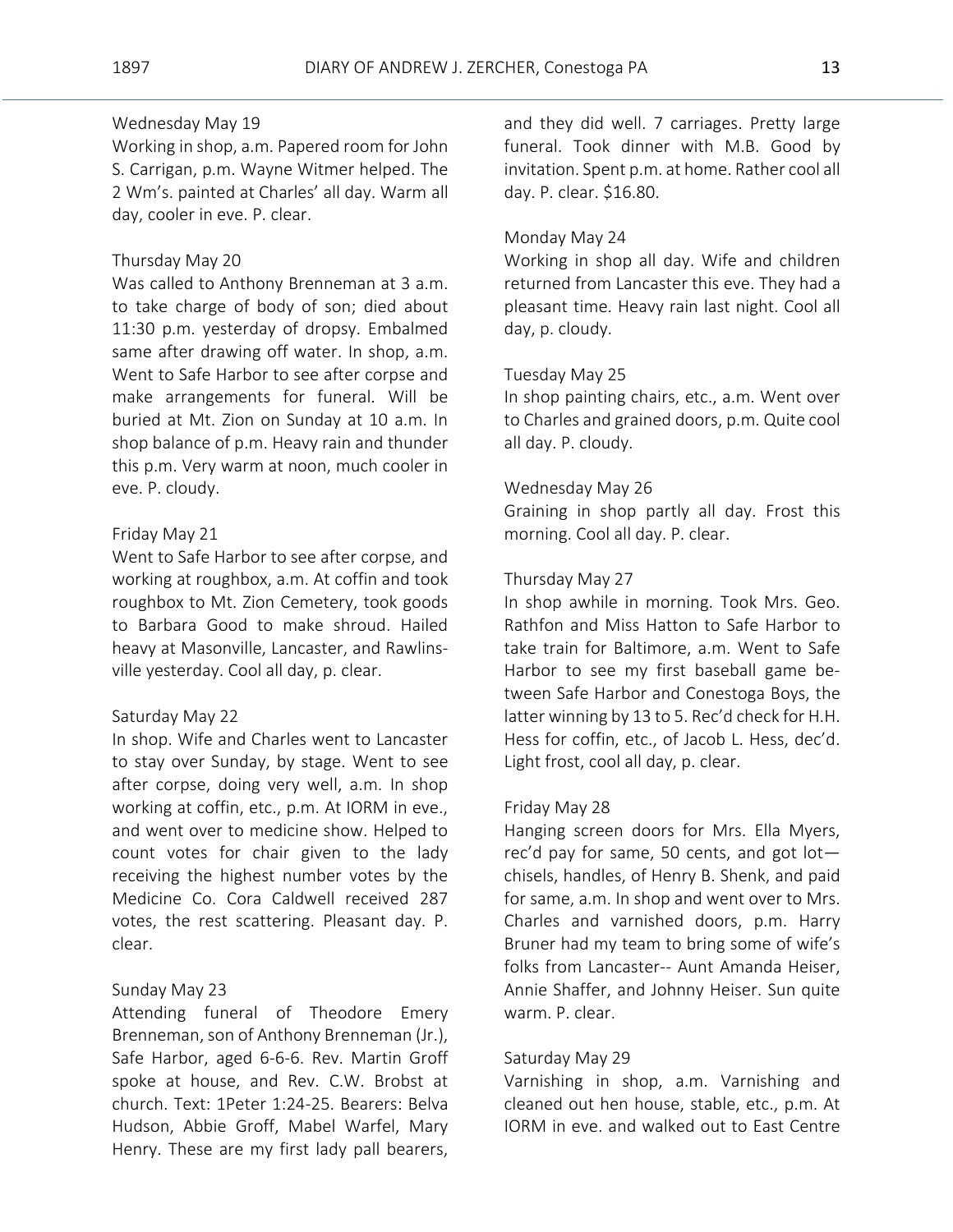School ground. Band had a festival there. Cool all day, very col in eve. P. clear.

#### Sunday May 30

At Sunday school, a.m. At preaching by Rev. Gerhard. Text: Acts 1:8, p.m. Mr. Yentzer here in eve. awhile. Self and family walked up to Mr. Bruner's in eve. for a short time. Light frost. Slightly warmer. Gust this p.m. and showers in eve. P. cloudy.

### Monday May 31

At Lancaster. Took Johnny Heiser along in. Got things for shop, and brought casket, etc. from Pa. R.R. along out. Sent check to H.B.C. Co. for bill of April 30. Pleasant but rather damp. P. cloudy.

# Tuesday June 1

Painting over at Mrs. Charles', Wm. and I. Was very cool today. We were painting on scaffold, and I was uncomfortably cool. Light showers, cool all day, raw cold wind, changeable. P. cloudy.

#### Wednesday June 2

Finished painting at Mrs. Charles' and rec'd pay for same, \$33.00, a.m. Took furniture that I repaired over to A.C. Warfel, \$8.85, p.m. Cool this morning. Much warmer during day. P. clear.

#### Thursday June 3

In shop, and hung screen door for Margaret Bitts, 60 cents, and furnished hinges, rec'd pay, a.m. Went to Benj. Rummel's sale; he had a very good sale, p.m. A.C. Warfel got 1 leaf, 15 cents. Very pleasant and warmer, fine shower in eve. P. cloudy.

#### Friday June 4

Put wire in Reformed Cemetery fence along schoolyard to protect the railing from being torn off, and in shop balance of day. Warm all day. P. cloudy.

#### Saturday June 5

Working in shop, a.m. In shop and cleaned poultry house, etc., p.m. At IORM in eve. Sent \$1.00 for IOOF with Edgar Hookey to Benj. Lawyer. Took off my underclothes today; they had been comfortable up to this time. Charles has the poison; got it yesterday at the cemetery. Very pleasant and warm. P. cloudy.

#### Sunday June 6

At Sunday school and missionary meeting, a.m. At home, Mr. Yentzer here and had me write to Mansfield Ohio with regard to his bro. Christ's death, a man having died there answering fairly well his description. Wrote the letter this p.m. Mr. Bruner and M.M. Bortzfield here a short time. Walked up to J.R. Yentzers strawberry patch. They are very fine. Very pleasant day. P. clear.

#### Monday June 7

Working in shop and finished digging garden. Emanuel had horse and carriage to go to Lancaster. Benj. Kneisley estate was settled up today. Paid for team, \$.75. A homer pigeon came here yesterday. I caught it this morning and has the following stamped on its wing: Geo. W. Adams 615 Corman St. Camden N.J. I wrote to the party about it. Cool and damp all day. P. cloudy.

#### Tuesday June 8

In shop, a.m. Whitewashed chick shed and large henhouse, etc., p.m. Put dasher on wagon for H.H. Bitts. 30 cents. Very damp all day. Light rain, cloudy.

#### Wednesday June 9

Mowing yard, etc., a.m. In shop, p.m. Planted cabbage in eve. Raining and warm. P. cloudy.

#### Thursday June 10

Hoeing in lot, etc., a.m. In shop, etc., p.m. Planted cabbage in eve. Paid county tax to John Burkhart, \$1.47. Warmer, p. cloudy.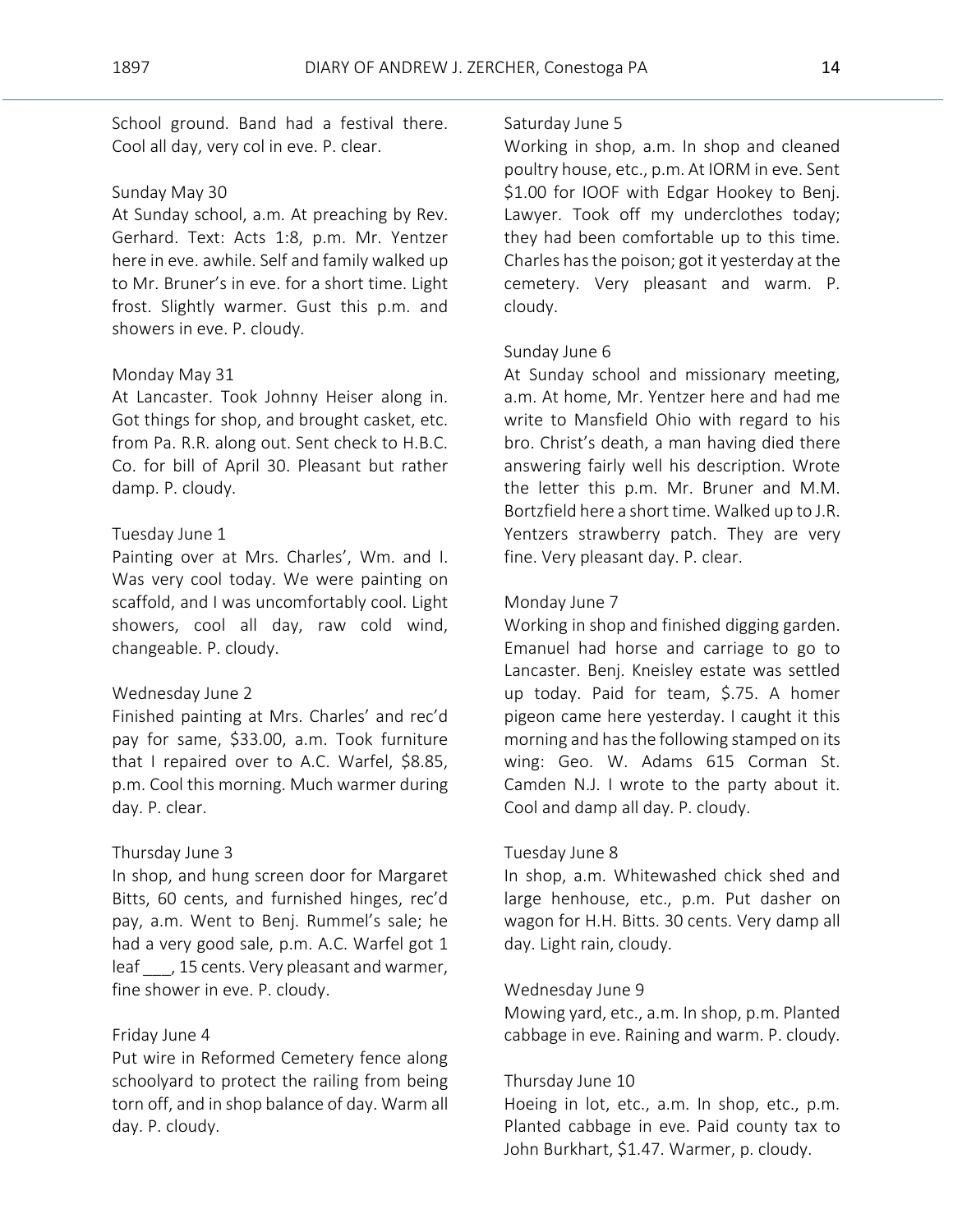# Friday June 11

Working in shop and for H. C. McAllister, a.m. At sale of shoats at Marticville; did not buy. Mrs. Noah Hess brought chairs. Paid \$1.50 for same in eve. Quite warm all day. P. cloudy.

#### Saturday June 12

Cleaned up around barn, poultry house and yards, etc., a.m. Went to Pequea Dunkard Church, wife and I. The following ministers spoke: Rev. Jacob Martin, text: Hebrews 10:22; Bishop Martin Overholser, text: Acts 16:30. After which the following were baptized at the Burnt Mill in Pequea: Harry N. Eberly, John Johnson, Mrs. Michael Hess, Mrs. Myra Kendig (Miller). We returned to church and took supper and after a short stay returned home. At IORM in eve. Warm a.m. Very pleasant p.m. P. clear.

#### Sunday June 13

At Sunday school. Jos. M. Witmer, wife, and Ray Smith here for dinner, a.m. At preaching by Rev. Jones, graduate of F&M, text: Matt. 22:41-42. Preached a very able sermon. Rev. Gerhard not here on account of funeral. Rev. Mr. Jones took supper with us, and I took him over to John Rush. We were all at Children's Day services at M.E. Church in eve. Changeable, showers in p.m. Warm, p. cloudy.

#### Monday June 14

At Lancaster, brought things out for shop. Rec'd money for John and Alma Fralich, \$54.94. Went to see J.F. Caldwell; he has an abscess under the tongue, he is real bad. Brought Mary Bruner along home. Paid Ida \$10.00 on rent. Rained last night. Very pleasant day. P. clear.

#### Tuesday June 15

Hauled load of goods for Jacob Walter; he moved to Millersville, a.m. Rec'd load of hay of Aldus E. Warfel, 2995 lbs. @ \$12 for ton. Light rain, p.m. Very warm all day. P. clear.

# Wednesday June 16

Went over and hung screen doors for Christ Sterneman, \$.50, a.m. Picked ox-heart cherries, about 50 qts. Settled with P.M. Bruner to date, \$9.00. Rain last night. Warm, gust, p.m. P. cloudy.

#### Thursday June 17

Hanging screen doors for H.C. McAllister, a.m. Sent check for S.S. Supplies \$13.82 and E.H. Zercher \$10.00. Cloudy, warm all day.

# Friday June 18

Cut part of grass in lot, and in shop, etc. Warm all day.

#### Saturday June 19

Cut grass in lot, etc., a.m. Raking grass and put on piles and walked over to baseball ground to see game between Harbor Greys and Conestoga. Score: 18 to 5, in favor of Harbor. Pleasant day. P. clear.

#### Sunday June 20

At Sunday school and prayer meeting, a.m. Went over to see Grandmother in p.m. At home in eve. Took supper at Uncle C.B. Miller's this eve. Pleasant day, p. cloudy.

#### Monday June 21

At Lancaster. Jos. M. Witmer went along in, and Mary E. Bruner along out. Bought things for shop, etc. Cool all day. P. clear.

# Tuesday June 22

Picking cherries, sent crate in to Ellis. Wife canning partly all day. Cut balance of grass, and took in what I cut on Friday and Saturday. P. clear.

# Wednesday June 23

Picking cherries partly all day, 92 qts. This makes 198 qts. of the Conestoga tree below gate. Sent crate to Ellis again this morning, and wife canning partly all day. Took balance of hay to barn. Warm all day, p. clear.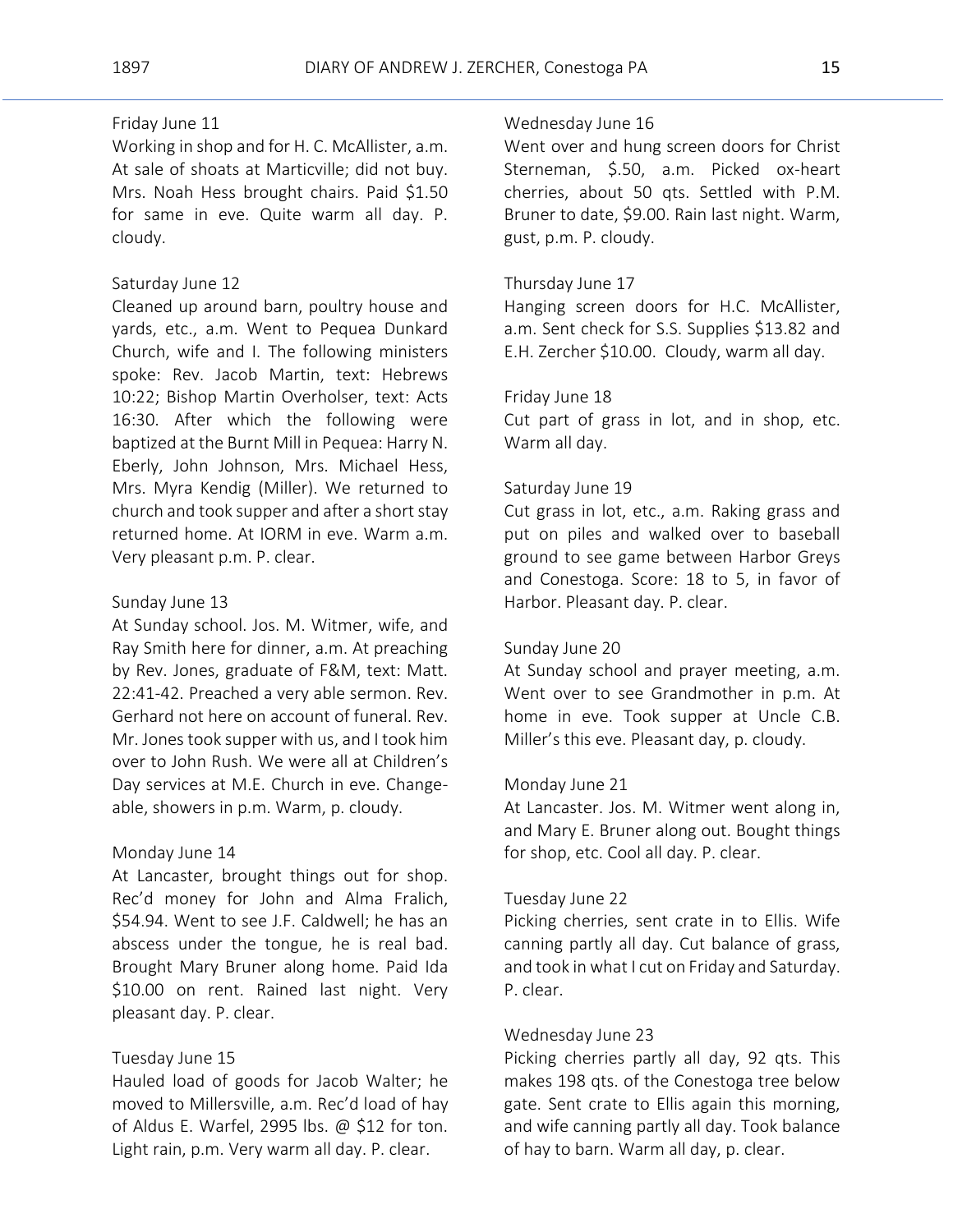# Thursday June 24

Rec'd word last night at 12:15 a.m. of the death of Daniel A. Overholser at Gladwyn, Montgyles Pa., of diphtheria, son of Martin and Barbara Overholser, to meet the train at Lancaster at 2:30 p.m., and bring body out to Mt. Zion Cemetery and inter immediately. Did not open the case or casket. The friends here did not get to see him at all, casket and case hermetically sealed and entirely covered with flowers from the school there. A very sad funeral service only at grave and only immediate friends invited. Very warm. P. clear. Aged 27. 5 teams. Bearers: Jacob, Isaac, and John McAllister, John Pries, Mr. Bowman of Millersville, and myself.

# Friday June 25

Picking cherries til 10 a.m. when I fell from tree and might have been killed, both arms sprained, side hurt badly, and neck very sore. I don't see how I escaped. Just nipped the pail fence. Limb broke about 20 ft. from ground. Was unconscious and did not become fully conscious for over three hours. I am certainly thankful that I was so fortunate and can only thank God for it. Warm all day, rain p.m. P. clear.

# Saturday June 26

At home all day. Very sore all over. Cannot get either hand to mouth; must be fed to eat. Laying most of the time. Cool all day. P. clear.

#### Sunday June 27

At home all day. Children at Sunday school and church. I was not able to go on account of my fall. Am very sore all through body, arms, and head. Had quite a lot of folks call to see me all day and eve. Warm all day. P. clear.

#### Monday June 28

About house, a.m. Walked up to Dr. Witmer and from there to Bruner's store. He told me he had been to Lancaster to see about renting store on corner of Prince and German and must let the party know tomorrow morning, and he wants me to take the store, post office, and insurance business here. Did not give him a definite answer til 9:30 p.m. Will take it. Warm all day. Arms better. P. clear.

# Tuesday June 29

About house all day. James Hershock finished picking the Conestoga cherries below gate. We got about 250 qts. off of that tree. Mr. Bruner back from Lancaster about 1:30 and reporting that he failed to get the store stand and of course this ends the store business for me at this time. I don't think I will take any stock in his leaving soon again. This is the second time that he had me worked up. Partly cloudy and warm. Not feeling so good this eve. P. cloudy.

# Wednesday June 30

About home and walked up to Bruner's store. Have more pain in my arm today. Had the splint put on it today again. A number of folks here today and John Z. Wade and family here this eve. A great many farmers finished their hay today. Harvest is coming fast. Very warm all day, p. clear. Ther. 90.

#### Thursday July 1

Went over to Grandmother and Miller's to spend a short time and they insisted on my staying until after supper, Blanche and I. Had a good deal of pain in my left arm all day but not so much as yesterday. Walked over to Jr. OUAM in eve. Bro. Gundaker and Kinber were here from Lancaster. Gundaker installed the officers. A committee on flag raising was appointed: A.F. Martin, K.B. Thomas, A.J. Zercher. Warm, p. clear.

#### Friday July 2

About house all day. Bought book for the children, entitled Book of Objects and Self Education. Arm paining nearly all day. Daniel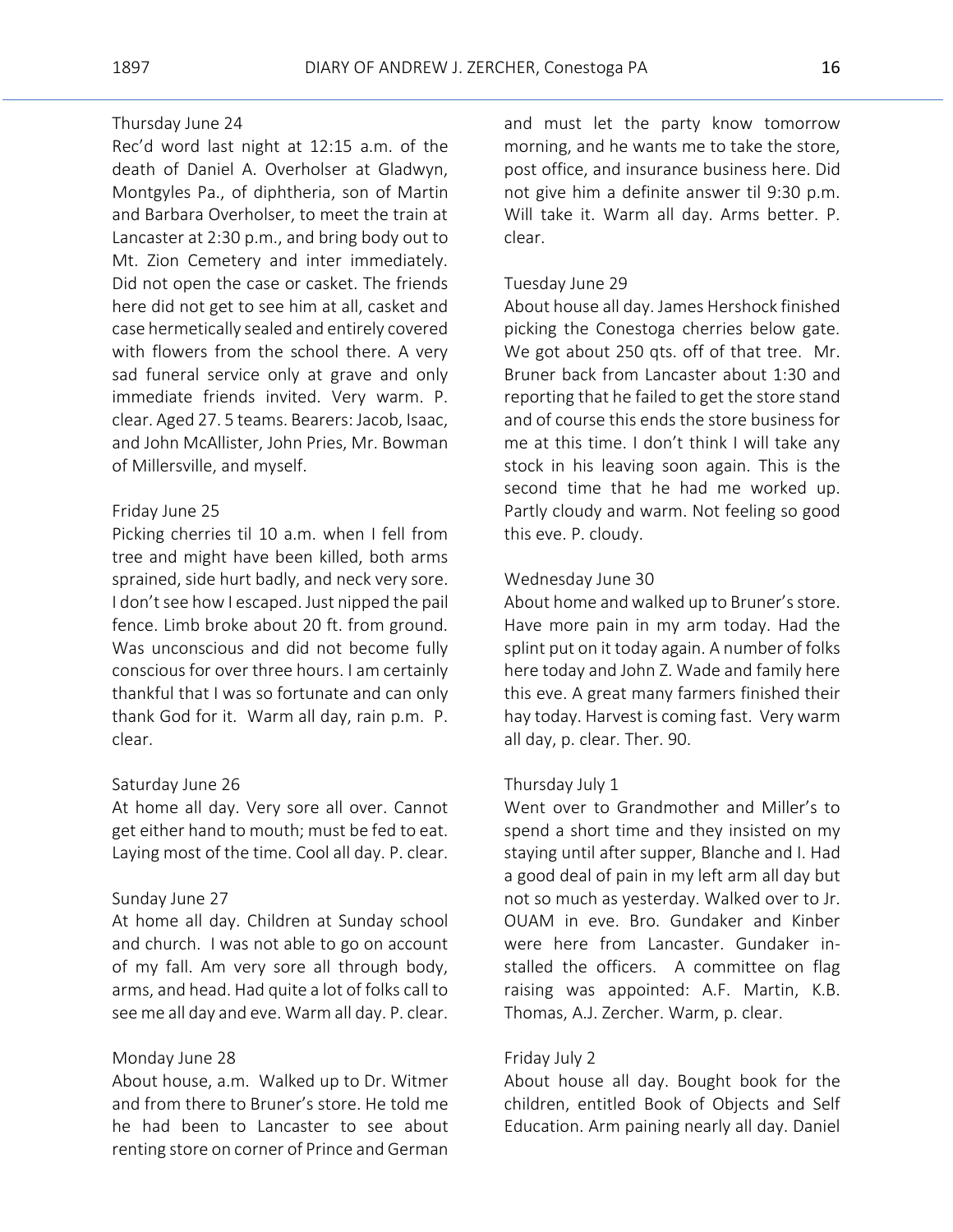Overholser's funeral services were held today at Millersville. Very warm. P. clear.

#### Saturday July 3

About home all day. Walked up to store and over to IORM in eve. Had no meeting. Arms not very good. Very warm all day. Ther. 90. P. clear.

### Sunday July 4

At home all day. Walked up to Bruner's in eve. Wife and children at Sunday school and missionary meeting. Feeling better today. Warm all day. Clear. Ther. 87.

#### Monday July 5

About house all day. Arms not so good today. P. clear, very warm and dry.

# Tuesday July 6

Walked out to A.F. Martin, blacksmith shop, and to Uncle C.B. Miller's tenant house to see their harvest, a.m. At home p.m. and eve. Arms feeling better. Very warm, hottest day of the season. P. clear. Ther. 95.

#### Wednesday July 7

About home all day. Mrs. Sourbeer spent the day with us. Mrs. Bruner and girls here in eve. Got 1 bush. C. corn of W.C. Smith and paid for same, 40 cents. Rec'd. 50 cents of Mrs. C. Sterneman for hanging screen doors some time ago. Warm, few drops of rain, which was very acceptable. P. clear. Ther. 89.

#### Thursday July 8

About house all day. Was to take Miss Hatter and Edith Kardister to station, Safe Harbor, but got P.M.B. At Jr. OUAM in eve. Warm all day. P. clear. Ther. 87.

#### Friday July 9

About house all day. More pain in my arm today than yesterday. P. clear. Ther. 91.

#### Saturday July 10

About house all day. Harry Bruner had horse to go to Lancaster to bring out Wm. F. Bruner, wife, and Olive of Philadelphia, who will spend some time here. At IORM in eve. Rec'd 1 week's benefit, \$4.00, on account of my fall. Very warm all day. P. clear. Ther. 94.

#### Sunday July 11

At Sunday school. Decided to treat the school first Saturday in August and hold a festival in eve., a.m. At preaching in p.m. by Rev. Gerhard. Text: Jona 4:9-11. Edith Groff took supper with us. At house in eve. Had a beautiful rain about 4 p.m., the first since 25 June. Very warm and dusty previous to rain, now very pleasant. P. cloudy. Ther. 89.

# Monday July 12

Went to Lancaster at 10 a.m., wife and I. Bought suit, etc., for Charles; dress for wife; few things for Blanche; and things for shop. Paid for all. There was a very heavy rain at Lancaster this p.m. Cloudy. Rained best part of p.m., heavily. Warm all day.

#### Tuesday July 13

About house all day. A.J. Winter came out this eve. to work at Emanuel's house. He is going to make it 2-story. Damp, p. cloudy.

# Wednesday July 14

About house all day. Not feeling well at all, p.m. Pain in back of head and in body. M.L. Overholser here and paid me for attending to bringing out body, etc. of his son Daniel, \$4.22 by check. Pleasant day, much cooler. P. clear.

### Thursday July 15

About house all day. Not feeling well. J.M. Bruner and wife, Wm. F. Bruner wife, and Olive of Philadelphia, and Mary Bruner spent the day with us very pleasantly. Did not go to Jr. OUAM this eve. on account of pain in head, etc. Very pleasant day. Clear.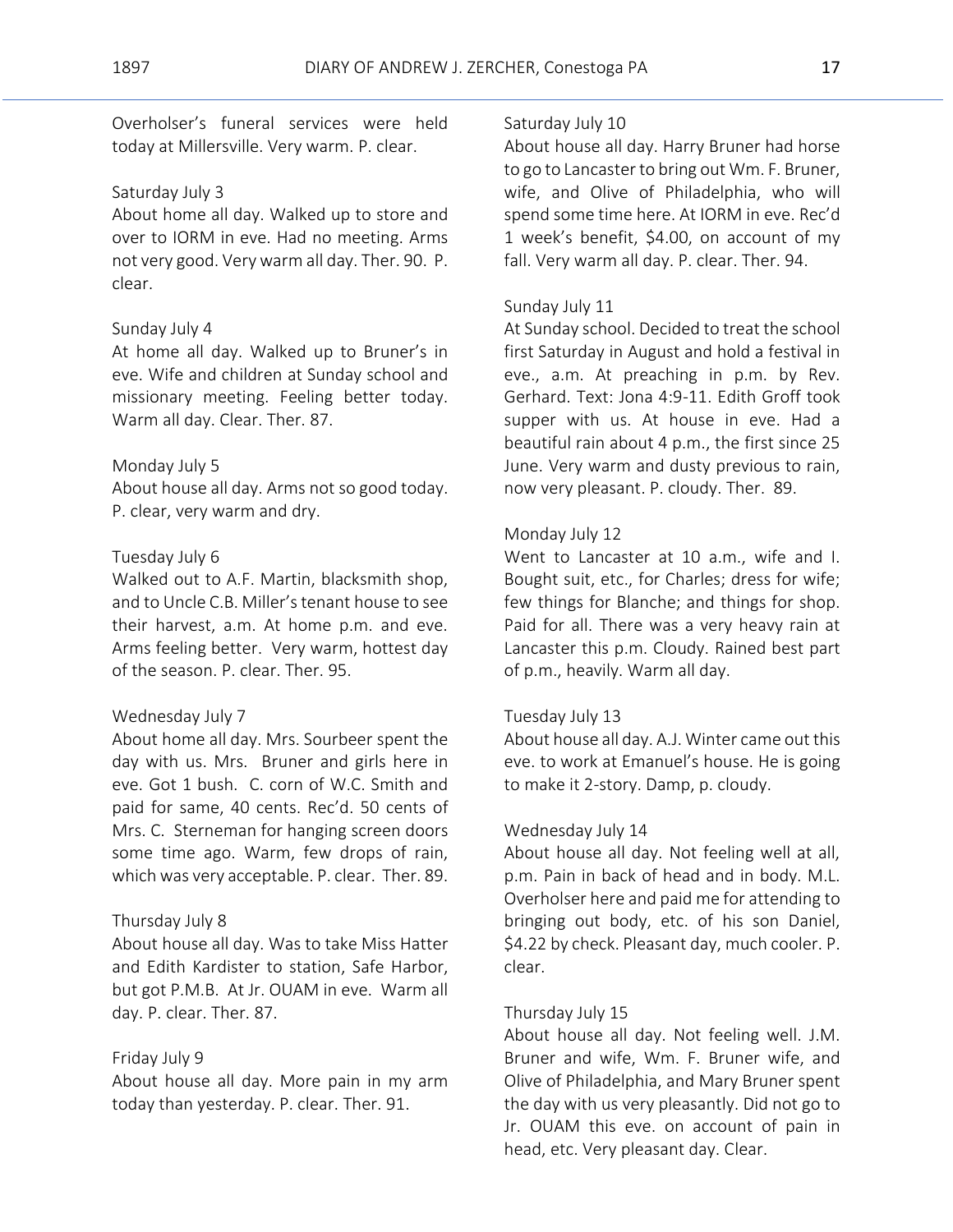# Friday July 16

About house and walked up to store. Up at Bruner's in eve. Jacob and wife and Wm. are leaving tomorrow morning. Rec'd \$2.00 of Jacob and Wm. toward painting fence around cemetery lot. Not feeling good at all today. Very pleasant day. P. clear.

# Saturday July 17

About house. Jacob and wife and Wm. Bruner left here this morning for Lancaster. Will go to Philadelphia Monday morning. Out at baseball, Conestoga 8, Safe Harbor 2, p.m. At IORM in eve. Rec'd my second week's benefits from them, feeling some better. Pleasant day but cooler, p. cloudy.

#### Sunday July 18

At Sunday school, a.m. Went out to preaching at M.E. Church by Rev. McVeigh. Text: Gal. 2:20. He preached a very good sermon, p.m. Walked out to Bro. Emanuel's and home this eve. Rained a nice shower last night. Pleasant day, rather cool. P. cloudy.

#### Monday July 19

Had intended going down home this morning, but on account of weather, did not go. About home all day. Warm all day. Light rain, a.m. P. cloudy.

#### Tuesday July 20

Had intended going down home this morning, but it rained so we did not go. About house, etc. Walked out to Bro. Emanuel's. The carpenters are getting along very fast with their work. They expect to be ready for paint outside by Friday. Warm all day, rain in morning. P. cloudy.

# Wednesday July 21

Went down home to Lizzie Eberley's; met them all well, and glad to see each other once again. Blanche and Charles were along; wife remained at home. Returned home 8 p.m. Rained part of a.m. Warm, p. cloudy.

#### Thursday July 22

Wm. Keene got lumber to make bread trays. \$1.35, paid. Papering kitchen for Isaac McAllister all day. I feel very tired, especially my left hand. This is the first I earned for four weeks. At IORM. Rec'd two weeks' benefits, \$8.00. Warm all day. P. clear.

#### Friday July 23

Papering at Isaac McAllister's, finished shortly after noon (paid \$2.00). Went out to Bro. Emanuel's; they are getting along nicely with the house. I am coming to paint tomorrow. Beckie Carrigan got small table and paid for same, \$1.00. Very warm, nice shower this eve. Thunder gust. P. clear.

# Saturday July 24

Painting at Bro. Emanuel's house all day. At IORM in eve. Pleasant all day. P. clear.

#### Sunday July 25

Was called over to Wade's. Wm. Wade came home from Lancaster last eve. and took a spell of nervous prostration. He was very sick, not expected to live, and they asked me to wait on him, etc., a.m. At preaching by Prof. Bowman of F & M. Text: Mark 4:28. He preached a very able and interesting sermon. Will Wade still very bad. Mr. Bruner and family here in eve. Warm all day. P. clear.

#### Monday July 26

Painting at Bro. Emanuel's all day. He got 6 sheets sand paper. Wm. Wade is some better this eve. Damp, looked very much for rain all day; rain in eve. Cloudy.

# Tuesday July 27

Painting at Bro. Emanuel's all day. Very damp. Heavy rain partly all day. Cloudy.

#### Wednesday July 28

About house all day. In shop, etc. This wet weather is hard on the oats that I am laying.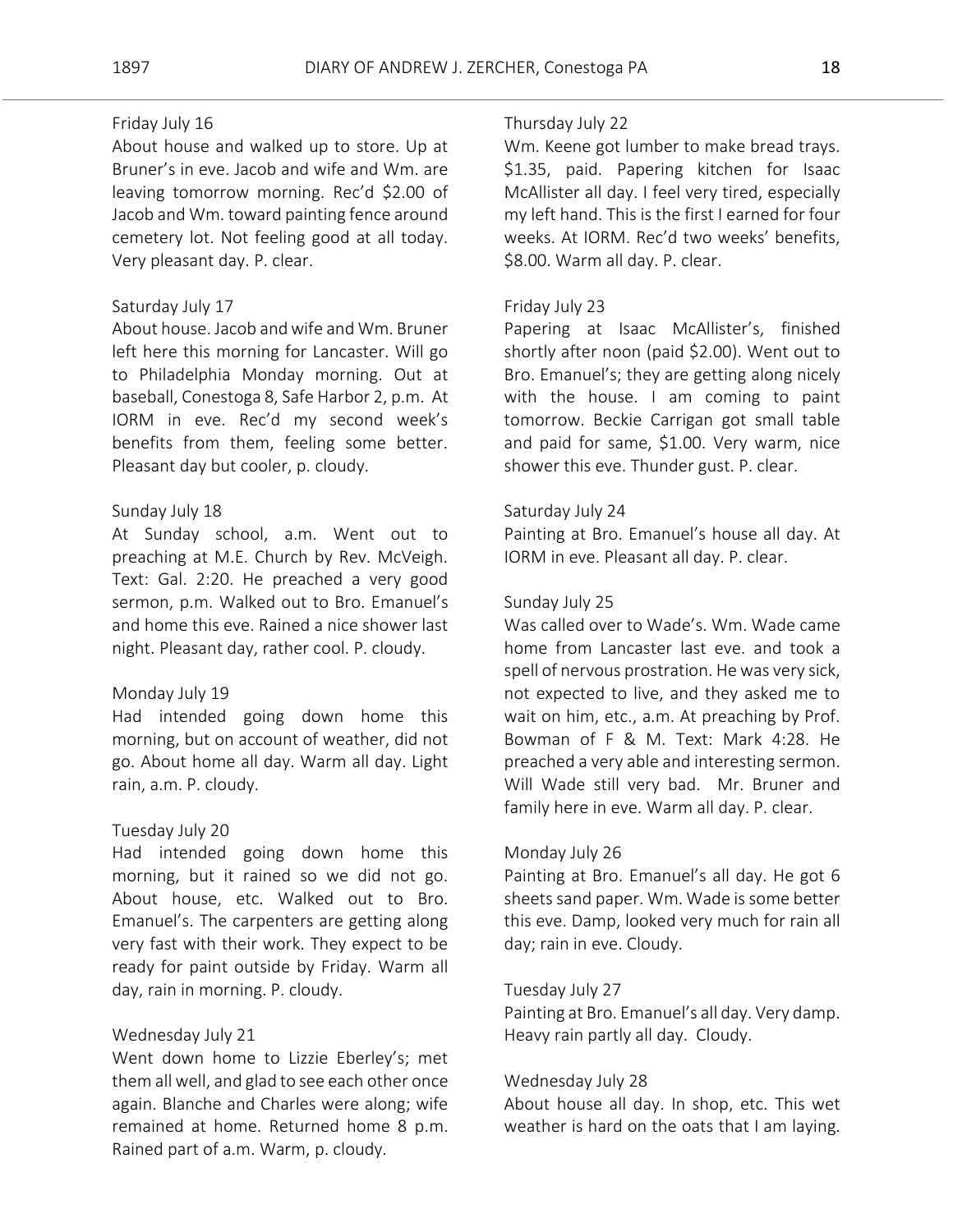Some, we are told, is sprouting. Very damp and raining. Cloudy.

#### Thursday July 29

Painting at Bro. Emanuel's all day. Wife out at Wm. Caldwell's helping to boil pear butter. She is not feeling well at all this eve. Pleasant day, changeable. P. clear.

### Friday July 30

Painting at Bro. Emanuel's all day. Much warmer all day. P. clear.

# Saturday July 31

Painting at Bro. Emanuel's all day. Helped the carpenters at the porch in p.m., awhile. At IORM in eve. Hailed in River Corner. Done considerable damage to crops. Thunder gust. Rained a fair show, but none at all at Rock Hill. Very warm. Showers in p.m. P. clear.

# Sunday August 1

At Sunday school and missionary meeting. I read an essay on the first missionary (Paul) from his birth to his death, etc., a.m. At home. J.R. Yentzer here a short time in eve. Very pleasant day. P. clear.

# Monday August 2

At Lancaster, Blanche along. Bought glasses for her at Weber's \$3.00. Paid for same. Left watch in for repair. Bought bedstead for Dr. Witmer, and things for shop, etc. Emma Mitch gave her pug dog (female) to the children and brought it along out. County committee organized; no contests. Very warm all day. P. clear.

### Tuesday August 3

Painting at Bro. Emanuel's all day. Will helped today for the first. Warm all day, but nice air. P. clear.

#### Wednesday August 4

Painting at Bro. Emanuel's all day, Wm. and I. I drove over to see Edw. Duke with John M.

Groff, Esq., who wanted to see him with regard to settling the suit against Mr. McFalls for cruelty to animals, etc., and we got it accomplished. Very warm and sultry. P. cloudy.

# Friday August 6

Painting at Bro. Emanuel's all day, Wm. helping. Pleasant all day, much cooler. P. cloudy. Ther. 72.

# Saturday August 7

Painting at Bro. Emanuel's a.m., Wm. and I. At home. Walked over to baseball in p.m. Went out to East End School grounds in eve. Treated Sunday school to cream cakes and bananas and sold enough to pay all expenses at \$2.55. Left on hand for treasurer. Everything passed off very nicely. Paid my insurance to WWMLI Co. by M.B. Good. Pleasant day. P. clear.

### Sunday August 8

At Sunday school, a.m. At preaching by Rev. Gerhard. Text: Mark 7:37, p.m. Walked out to see Wm. Caldwell in eve. He is improving. Miss Emmie Lee, Miss Bessie Gast, and Mary Bruner spent the eve. with us very pleasantly. A few drops of rain. Very pleasant day, dusty, p. cloudy.

#### Monday August 9

At Lancaster, bought things for family, shoes, dry goods, and groceries. Saw H.F. Bruner about store property and Mrs. Brosius about Post Office, etc. Heavy rain at Philadelphia this morning. Very warm all day. P. clear.

#### Tuesday August 10

Painting at Bro. Emanuel's all day, Wm. and I. Misses Gast, Lee, and Bruner took supper here this eve. Had a fine shower last night, and heavy rain this p.m. Thunder gust this eve. At this writing, 8 o'clock, raining. Warm all day. P. cloudy.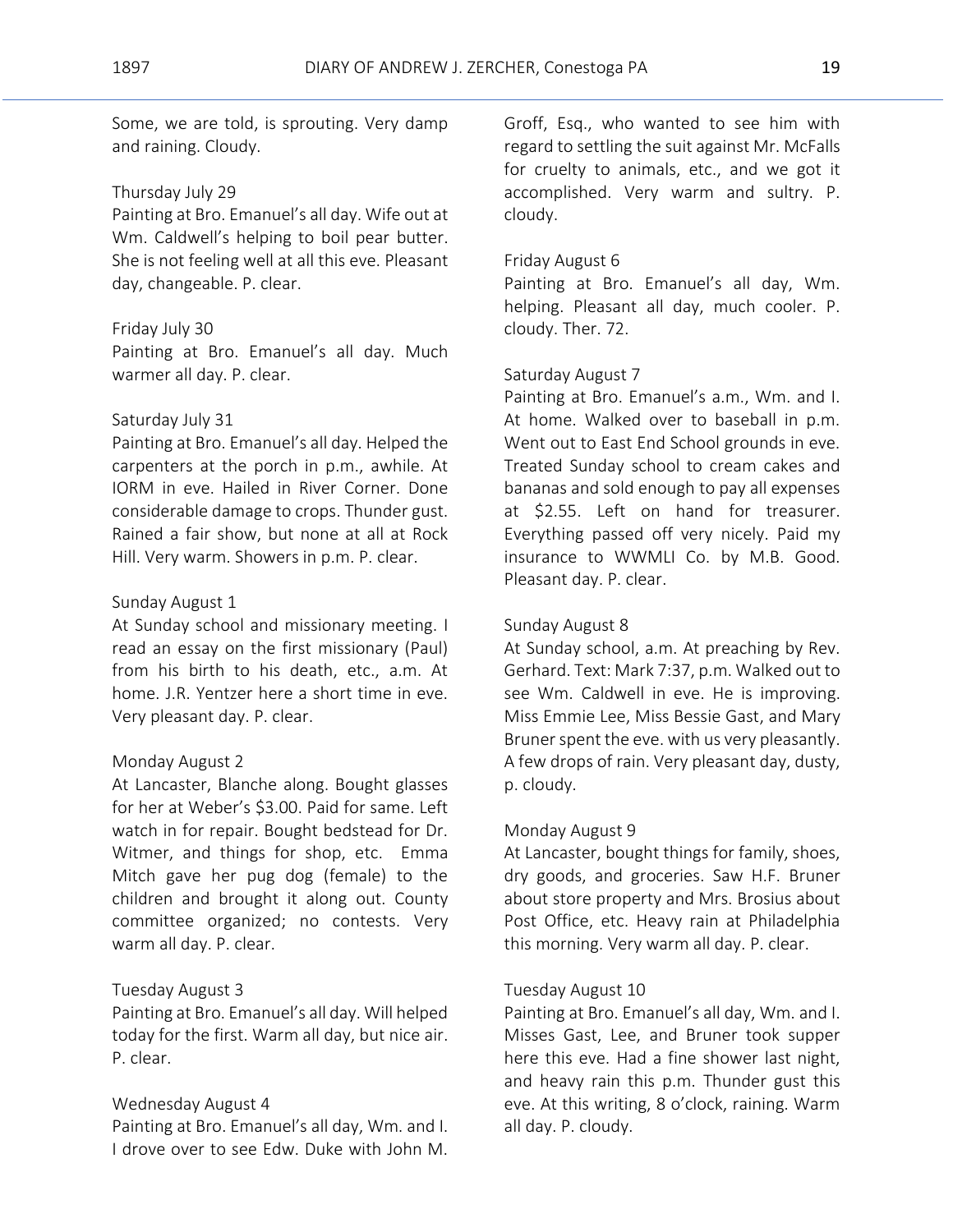# Wednesday August 11

About hose partly all day. Too damp to paint. Several fires last night, near Salunga, caused by lightning. Benj. Barr's barn and contents. Grain barn of John Kready, Columbia Pike. Warm all day, light shower. P. cloudy.

#### Thursday August 12

Painting at Bro. Emanuel's all day, Wm. and I. Pleasant day. P. clear.

### Friday August 13

Working in shop and about house all day. Very pleasant day, cool, p. clear. Ther. 61.

#### Saturday August 14

Took bedstead out to Wm. W. Witmer, \$5.00, and brought chairs from Mrs. Sam'l. Myers to paint, a.m. Painting chairs, filed 2 saws for M.H. Groff, \$.25, cleaned out henhouse, etc., p.m. At IORM in eve. Held our annual supper; had a very pleasant time. Quite a number present. Very warm. Heavy gust in eve. P. clear. Ther. 90.

#### Sunday August 15

At Sunday school, a.m. At home, p.m. Blanche went along with Edith Groff over to visit Anna Overholser at Slackwater. Rec'd word of the death of Mrs. John Clark (Barbara) this eve. Went over and took charge of body. Funeral on Wednesday at 10 o'clock at M.E. Church, this place. Very warm, heavy gusts this eve. P. cloudy. Ther. 88.

#### Monday August 16

Working in shop partly all day, making coffin, etc. filed 2 more saws for M.H. Groff, \$.25. Wm. painting at Bro. Emanuel's all day. Warm all day. P. clear.

#### Tuesday August 17

Working at shop, lining coffin, etc. Took roughbox to cemetery and stools to Clark's. Went over to see the glass blowers that came here Monday. They can certainly do fine

work. Wm. painting at Bro. Emanuel's all day. Warm all day. P. clear.

#### Wednesday August 18

Attending funeral of Barbara Clark, aged 68 +7+28. Rev. John C. McVeigh preached from Rev. 14:13. Rev. Daniel Rhinier made a few remarks. Bearers: A.F. Martin, Benj. Lawyer, Christ Henry, and Jacob M. Henry. Carriages, 18. Corpse looked very well. Charged \$30. Wm. painting at Bro. Emanuel's ¾ day. Warm all day. P. clear.

# Thursday August 19

Working about shop and lot. Rec'd word of the death of one of Thos. Richardson's children at Middletown. To meet them at Safe Harbor tomorrow morning. At Jr. OUAM in eve. to see the glassblowers. Pleasant day, light showers in eve P. cloudy.

#### Friday August 20

Went to Safe Harbor and brought up body of Lloyd Richardson, infant son of Thos. Richardson, aged 1 mo. and 19 days. Services were held at Steelton. Bearers: Clint Johnson and myself. 2 carriages, a.m. In shop, mowing weeds, etc., pm. Pleasant day, cool morning and eve. P. clear.

#### Saturday August 21

Went to Jacob Harnish and brought up couch to repair, and in shop, a.m. In shop and went over to Jacob Henry about acct. due; was not successful, but he promised to do something on it by next Saturday. At glassworkers in eve. Ther. 59 this morning, much warmer during day. P. clear.

### Sunday August 22

At Sunday school a.m. At preaching by Rev. D.W. Gerhard. Text: Deuter. 16:16-17. He took supper with us. Self and family walked up to Bruner's in eve. Owen F. and wife were there from Lancaster. Much warmer all day. P. clear.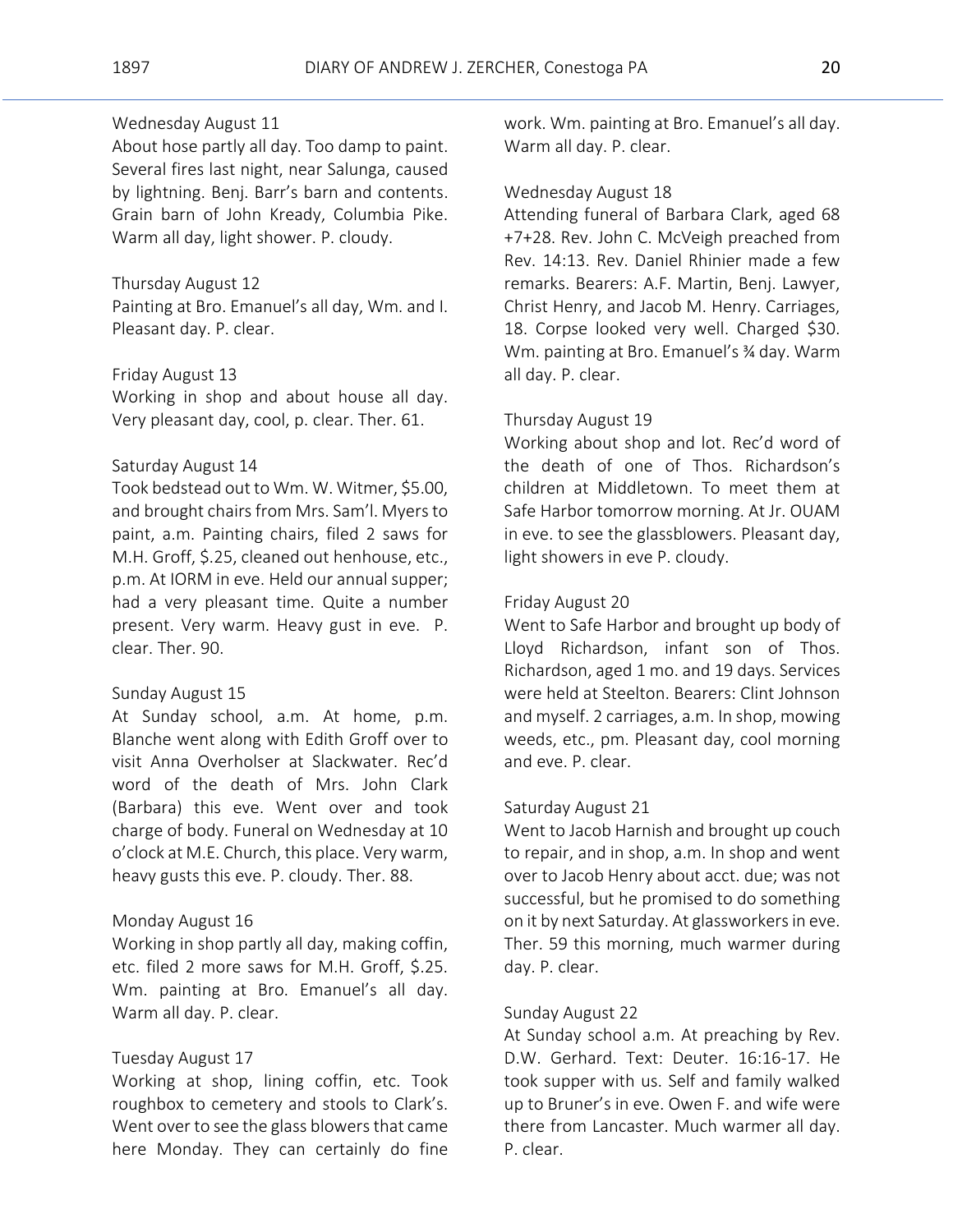# Monday August 23

Went to Lancaster by stage, bought goods for shop and family. Paid for all I bought today. Warm and sultry. Rain a.m. and heavy showers in p.m. P. cloudy.

# Tuesday August 24

Helped to boil butter (grape) this a.m. Working in the shop, p.m. Wife not well at all this p.m. Thunder gust last night. Damp a.m. Pleasant p.m. P. cloudy.

#### Wednesday August 25

Working in shop all day, repairing lounges. Rec'd \$5.00 of Mrs. D. K. Lynes on account. Warm all day. P. clear.

### Thursday August 26

Working in shop partly all day. Went out and paid F.H.T. \$5.00 that I had loaned, and went over to Hiller's, rec'd\$1.50 for tobacco lath of Casper Hiller. Went over to see Uncle Christ Miller on business. Warm, cool air. P. clear.

#### Friday August 27

Went over to Uncle C.B. Miller's with regard to store business. Rec'd good advice and encouragement, a.m. Fixed papering in East End School house, 50 cents., a.m. Went out to see J.H and I. Mc with regard to business changes. Rec'd very good encouragement. Warm all day P. clear.

#### Saturday August 28

Took chairs to Mrs. Ella Myers (grained, \$1.50). Took lounge to Jacob Harnish (recovered, \$3.00, paid), a.m. In shop and walked out to Mt. Zion. The U.E.S.S. held a picnic in the woods. Rec'd blank resignation for Mr. Bruner to resign postmaster-ship and a blank application sheet for me to apply for the same. Rec'd. 22 signatures this eve. At IORM in eve. Brought Grandmother over to stay til tomorrow. Rec'd \$5.00 of F. Campbell. Warm all day. P. clear.

#### Sunday August 29

At Sunday school and prayer meeting, a.m. Spent the p.m. with Grandmother. Amos McAllister (Sr.) here. Mary Hess here for dinner, and Anna Hess here. Spent a very pleasant time. Took Grandmother home this eve. Mr. Bruner and family and Anna Graver here this eve. Warm all day. Clear.

#### Monday August 30

Went to Lancaster. Rec'd and deposited \$500 in bank for store purposes. Gave Mr. Bruner \$60 on acct. of stock. Wife was along in. Gave the Post Office papers to Hon. M. Brosius, Congressman, and everything was satisfactory. Warm all day. P. cloudy.

### Tuesday August 31

Painting at Bro. Emanuel's all day, Wm. and I. I was not feeling well at all today, did not eat any dinner. Wish I was through with the job. Paid Wil 30 cents on acct. Warm all day. P. clear.

# Wednesday September 1

Painting at Bro. Emanuel's all day, Wm. and I. Feeling some better today. Pleasant all day. Looks for rain. P. clear.

#### Thursday September 2

Painting at Bro. Emanuel's all day, Wm. and I. Finished inside. Warm all day. P. clear.

#### Friday September 3

Working in shop and about house all day. Albert Smith got 1 basket peaches, \$.50. Cool all day (in shade). Clear.

### Saturday September 4

Working in shop, fixed chimney at East Centre School, etc., a.m. In shop and walked out to baseball grounds a short time to see game between Wideawakes and our team. Score: 11 to 1 against us. At IORM in eve. Rather cool all day. P. clear. Ther. 54.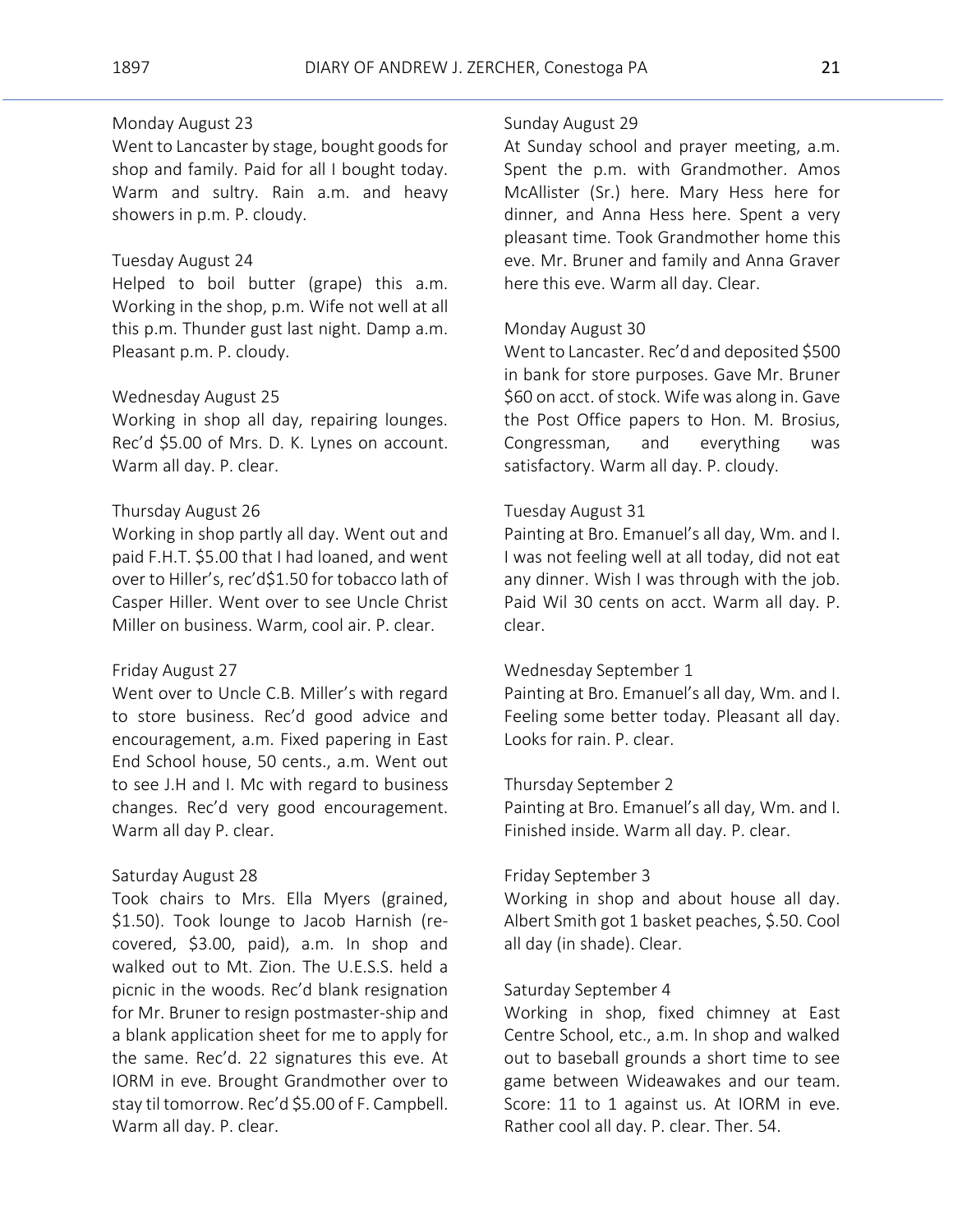# Sunday September 5

At Sunday school and missionary society, a.m. At preaching by Rev. D.W. Gerhard, text: Acts 19:34, and at home, p.m. Walked out to Wm. Caldwell's in eve. Warm all day and dry, clear.

# Monday September 6

School opened today. Children happy. Went to Lancaster. Bro. Emanuel went along. Saw H.F.B. and rented store from him @ \$12.00 per month, and with the understanding that he will not raise the rent. Paid P.M.B. \$30.00 more on acct. of store goods. Bought coffee mill for store, \$7.00, and gave order for 10 keg nails at Steinman's, bought things for house. Lewis Kirk's house burned down last night, supposed to have been set on fire. He is in jail. Warm all day and dry. Clear.

#### Tuesday September 7

Took sideboard, etc., to Millersville for Jacob Walter this a.m. In shop graining chairs, picking peaches, etc., p.m. Lydia Henry moved to her daughter Mary at Safe Harbor today. Very warm all day. Clear. Ther. 91.

# Wednesday September 8

Took out balance of potatoes, a.m. In shop, etc., p.m. Very warm all day. Ther. 86. P. cloudy.

#### Thursday September 9

Papering at Bro. Emanuel's all day. He got 1 lb. of glue, 20 cents, and alum, 5 cents. At Jr. OUAM in eve. No meeting. Very warm all day. Clear. Ther. 92.

# Friday September 10

Working at Bro. Emanuel's all day papering (finished) and hung blinds, Wm. and I. Paid Wm. 50 cents. Ther. 100. Clear, very warm all day, and dry.

# Saturday September 11

Working in shop, a.m. In shop, etc., p.m. Thos. J. Davis and wife called this eve. and took Nellie the pug dog home with them. At IORM in eve. M.K. Groff for repairing chairs, 50 cents. McAllister and Sickman seat for mill wagon, 50 cents. Very warm all day. Clear. Ther. 98.

#### Sunday September 12

At Sunday school a.m. and went to Andrew Good's for dinner and spend part of p.m. P.M. Bruner and family, Henry Martin and wife, and myself and family spent a very pleasant time. Amos Graver here a while in eve. Owen and wife out from Lancaster up home. Very pleasant; looks very much for rain. 27 degrees cooler than yesterday. Cloudy.

# Monday September 13

Went to Lancaster; wife along, bought 29 yds. Carpet @ 50 cents, for sitting room, up at store. And coffee mill for store, \$7.00, paid for same. And things for house from O.F. Bruner in full. Rec'd a letter from Mr. Wm. K. Seltges with papers enclosed for fire insurance agency to be filled out. Sultry, warm, all day. P. cloudy.

#### Tuesday September 14

Working at Uncle C.B. Miller carpentering all day. \$1.25. The papers have my appointment as postmaster this eve. and rec'd several catalogues and letters for supplies, cases, etc. Rec'd \$1.50 of Emma Barry for repairing furniture to date. Warm all day. P. clear.

#### Wednesday September 15

Working at Uncle C.B. Miller carpentering all day, \$1.25. Rec'd bond from Post Office Dept. and notice of my appointment this eve. Gave Uncle C.B. Miller check for \$100.00 for favor til Oct. 1, just. Am very tired this eve. I worked hard and not used to this crawling. Amos Graver filled chaff bag and brought it up this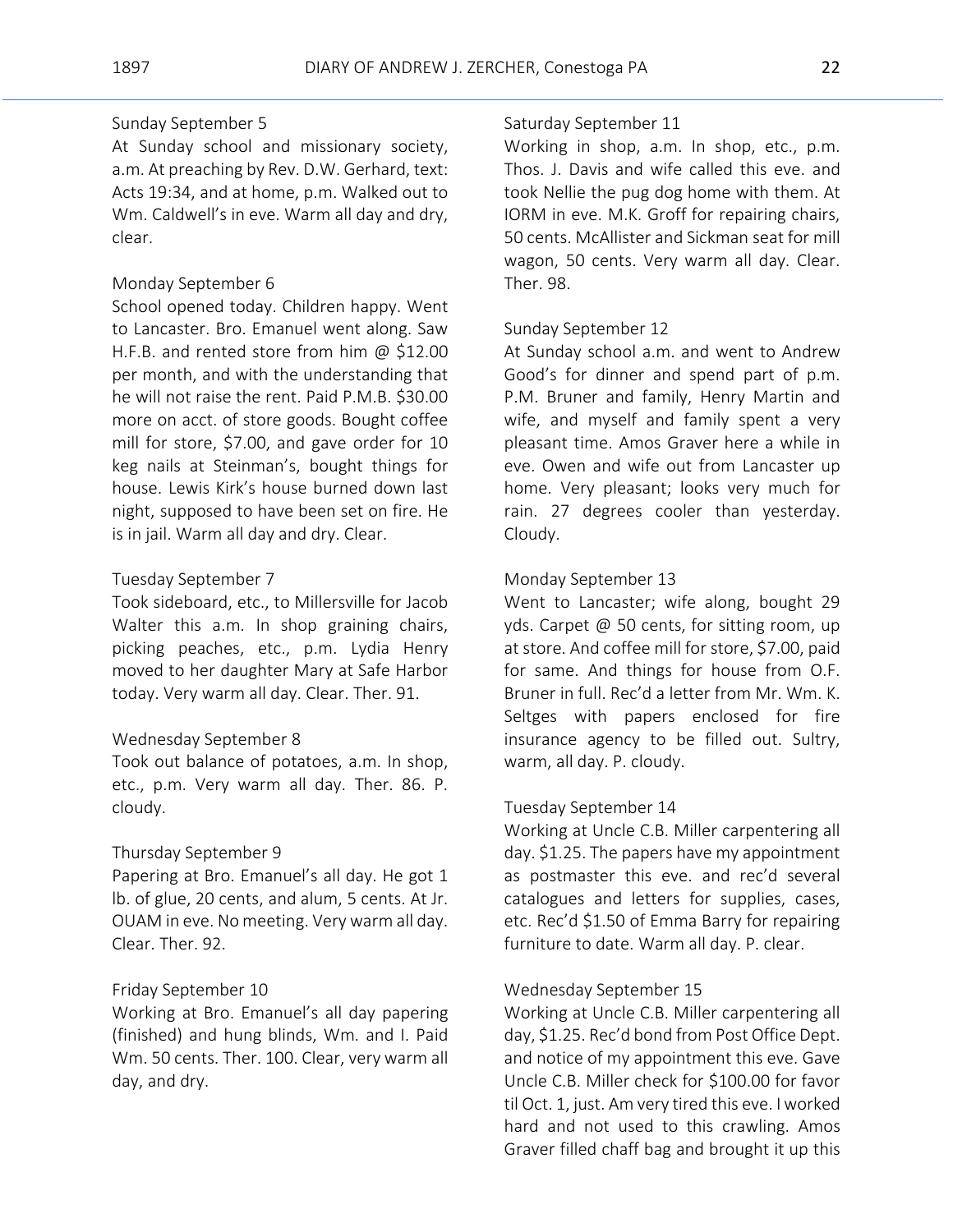eve. Paid 40 cents. Warm during day, cool this morning. Clear.

# Thursday September 16

Working at Uncle C.B. Miller, a.m. At home, p.m. Got my bondsmen for P.O.: C.B. Miller and Amos Warfel. Edna Caldwell visiting here today, staying overnight. At Jr. OUAM in eve. Still warm and dry. Ther. 63.

# Friday September 17

Working in shop all day getting things ready for the sale and for moving. Filed saw for John Graver, paid for same. Emma Debolt mother hired girl came up to spend a few days. Had a very good rain last night. Mailed by bond to government for P.O. this morning. Paid Wm. 25 cents on acct. Very pleasant all day. P. cloudy.

# Saturday September 18

Sorting out goods for sale and moving and took chairs over to Albert Charles and Anna Myers, a.m. In shop, cleaned out hen house, etc., p.m. At IORM in eve. Paid Wm. 50 cents on acct. Pleasant all day, much cooler. Clear. Ther. 50 in morning.

#### Sunday September 19

At Sunday school, a.m. At preaching by Rev. D.W. Gerhard. Text: 127 Psalm. Walked out to Bro. Emanuel's a little while and home in eve. Very pleasant day, cool. P. clear. Ther. 56 in morning.

#### Monday September 20

In shop. Took load of paint cans up to Bruner's and loaded goods from there to take to Lancaster with my wagon, a.m. In shop and about the house and barn, getting ready for sale and moving, p.m. Rec'd \$5.00 of A.L. Henry on acct. Grant Gardner here to see me about some trouble of his and his sale bills. Quite cool all day. P. cloudy.

# Tuesday September 21

Getting ready for sale partly all day. It is reported that there was ice this morning. Cold partly all day Ther. 43. P. cloudy.

### Wednesday September 22

Hauling goods up to Bruner's for the sale all of a.m. Wm. Henry helping. About home, etc., p.m. Was called to Aaron Kendig, Safe Harbor, to take charge of body of his son who died this eve. Will make arrangements for funeral tomorrow. Cool all day, but pleasant. P. cloudy.

### Thursday September 23

Went to Safe Harbor and embalmed body of Aaron Kendig son, etc. Funeral on Saturday at 1 and 2 p.m., bury at Highville, a.m. Attending sale of P.M. Bruner and my own goods; was to clerk the sale, but got Bro. Emanuel to take my place. Had a fair sale, p.m. Paid Aaron Henry \$4.00 balance due on incubator and brooder of H.L. Martin. At home in eve. Heavy rain last night and this morning and eve. My goods amounted to \$28.61. Damp all day, cloudy.

#### Friday September 24

Took roughbox to Highville U.B. Cemetery, and to Kendig's to see after corpse. Everything all right, a.m. In shop working at casket and took quinces over to Uncle C.M. Martin for market. Sent check to H.B.C. Co. for \$22.67 bill to date. Rec'd of John Clark for casket, etc., \$32.00. Wrote a letter to Uncle Jacob Zercher Mt. Joy by request of Grandma. Damp and cool all day. P. cloudy.

### Saturday September 25

Went to Safe Harbor to attend funeral of Harry W. Kendig, aged 23 years, 2 days. Rev. McVeigh preached form Matt. 25:13. Bearers: Henry Reese, Myles Mulligan, Howard Binkley, Elwood Aston. Carriages 10. Corpse looked splendid; I believe could have kept him a week. Charged. \$30.00. Rec'd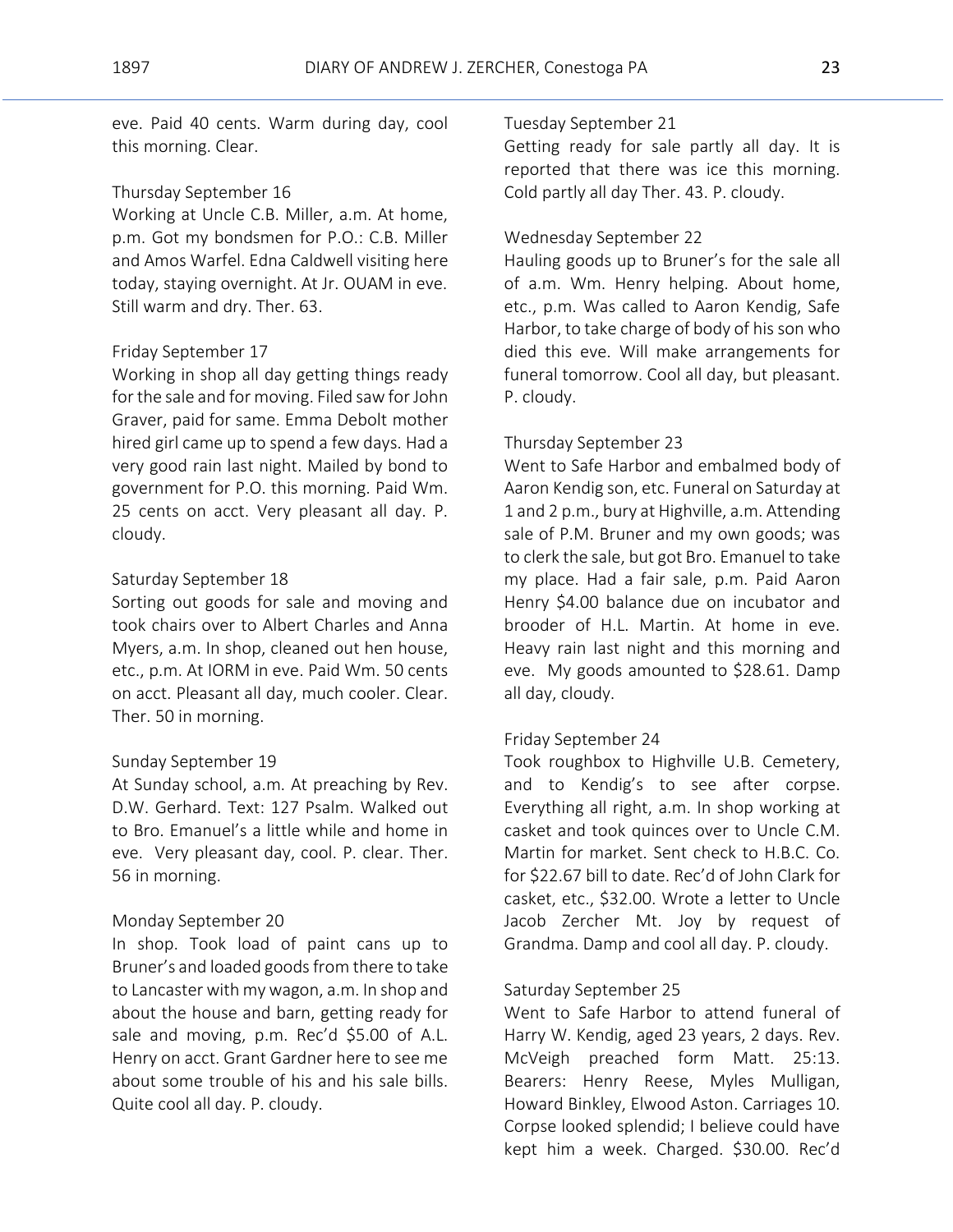cash, \$10.00. Paid school tax to Sam'l McLaughlin, \$2.74. Paid M.B. Good \$2.00. Great change in the weather. Quite warm, clear.

#### Sunday September 26

At Sunday school and went over to Uncle C.B. Miller and spent the balance of the day there. Benj. Bears, Jonas Witmer, Benj. Kendig, Anna Hess, Martha Eshleman were there also. Charles not feeling so well this eve. Very pleasant day. P. clear.

# Monday September 27

Helped wife to wash with machine, cleaned ut shop, etc., a.m. took carpet up to store and cut some for the women to bind. Gathered cabbage for kraut, and started making, etc., p.m. Wm. Caldwell and family here this eve. to spend it with us. Cool all day. Clear.

#### Tuesday September 28

Working about house. Finished making kraut. Wife went to funeral of Mrs. Abrm. Henry, a.m. Took cellar things up to store, and working about house, p.m. Rec'd P.O. case this eve. by stage. Am pretty well pleased with it. Blanche was affirmed as principal assistant, p.m., by P.C. Hiller this eve. Wm. Henry here; we settled everything up to date. Loaned him 50 cents. Cool all day. Clear.

#### Wednesday September 29

Helping wife about house, a.m. Helping about house, fixed porch post, etc., bought 30 gal. coal oil of the Attautis Refining Co. wagon for the store, and paid for same, 7¼. At home in eve. Pleasant all day, rather cool, clear.

# Thursday September 30

At store all day. Took charge of Post Office and taking account of store goods all day. Ordered bill of goods of M. & H. through Hershey. At Jr. OUAM in eve. They passed an amendment reducing funeral benefits from

\$75 to \$40. Very pleasant day, rather warm, clear.

#### Friday October 1

At store taking account of stock, a.m. and part of p.m. Ordered bill of hardware of Reilly Bros. and Raub through Mr. Barr. Varnished desk, chest, etc. for J.B. Good. 25 cents. Paid for same. Very pleasant, warm, clear.

#### Saturday October 2

At store, etc., a.m.at home, Jacob Henry here and settled his account by note, 60 days. And at Safe Harbor and home, p.m. Paid B.K. Lawyer \$1.56 for IOOF. This makes me square on the books up to January 1, 1898. Cool and getting colder. At IORM in eve. I think this will be my last attendance for a while.

#### Sunday October 3

At Sunday school and missionary, a.m. At preaching by Rev. Gerhard, text: Acts 16:9. Went over to Uncle Christ's after church and brought Sister Lizzie along over. Pleasant all day. P. clear.

#### Monday October 4

Went to Lancaster, bought goods for store. Attended court of D.H. Rankin case with Jos. Harnish for Musser's estate; I was a witness. Brought some of goods out, and took showcase, etc., in for Mr. Bruner. Frost this morning. Very pleasant day. Clear.

#### Tuesday October 5

Moved to the store, and P.M. Bruner who has lived here for \_\_ years, moved to Lancaster corner of Strawberry and Green Sts. I do not know how I will like it. Everything is new to me, and am going to do a cash business besides. Everything is mixed up so badly in the store and a dark room that I scarcely know what to do, but hope for the best. Got everything up all right. Pleasant day. P. cloudy.